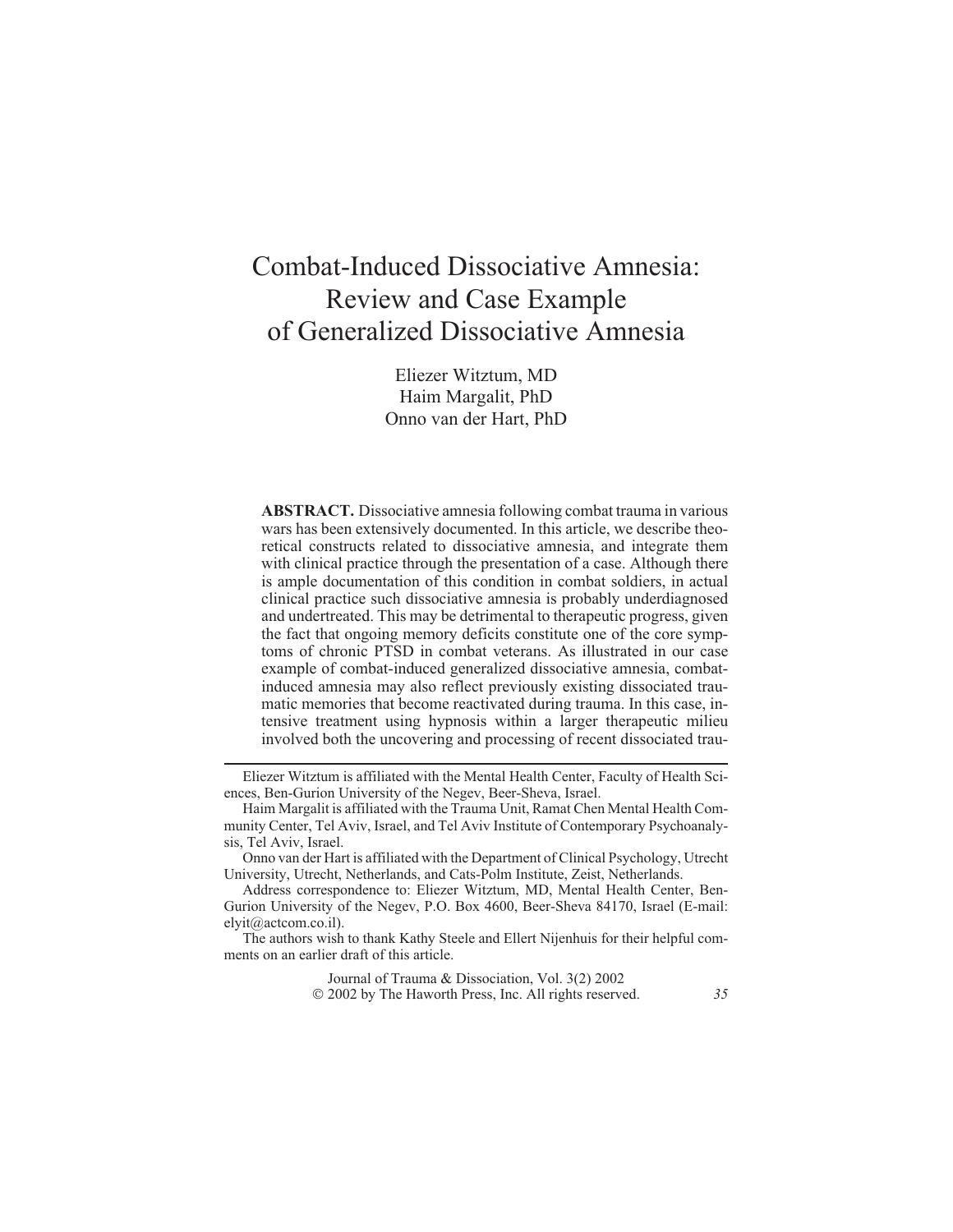matic experiences, and, by necessity, other traumas of the past.*[Article copies available for a fee from The Haworth Document Delivery Service: 1-800-HAWORTH. E-mail address: <getinfo@haworthpressinc.com> Website: [<http://www.HaworthPress.com>](http://www.HaworthPress.com) 2002 by The Haworth Press, Inc. All rights reserved.]*

**KEYWORDS.** Amnesia, dissociative amnesia, combat-related PTSD

There is an extensive recorded history of trauma-related dissociative amnesia in combat soldiers, including reports from World War I (Brown, 1919; McCurdy, 1918; McDougall, 1926; cf. Van der Hart, Brown, & Graafland, 1999), World War II (Fisher, 1945; Grinker & Spiegel, 1945; Karon & Widener, 1997; Sargent & Slater, 1941), the Yom Kippur War in the Middle East (Kalman, 1977), and the Vietnam War (Hendin et al., 1984; Silver & Kelly, 1985; Spiegel, 1981). Bremner et al. (1992) reported that among Vietnam combat veterans, "PTSD patients frequently reported experiences of amnesia at the time of traumatic events" (p. 331). Apart from such trauma-related amnesias, Bremner and colleagues found that these patients reported high levels of ongoing dissociative amnesia (Bremner et al., 1993a), and also had ongoing short-term memory deficits that reflect problems of information processing (Bremner et al., 1993b). Currently, with armed forces from many nations involved in peace-keeping missions, such amnesias and other memory deficits may be more widespread than is commonly assumed. Therapeutic inquiries to determine the origins and meanings of often undetected trauma-related memory deficits, and subsequent specific treatment of these deficits may be important and necessary in the full resolution of PTSD.

This paper examines theoretical aspects of combat-related dissociative amnesia and presents a case example of treatment of an unusually pervasive form of amnesia–generalized dissociative amnesia–in an Israeli soldier following combat action in the Lebanon War of 1982.

## *DISSOCIATIVE AMNESIA*

The DSM-IV refers to dissociation as "a disruption in the usually integrated functions of consciousness, memory, identity, or perception of the environment" (APA, 1994; Cardeña & Spiegel, 1996). Dissociative amnesia, termed "psychogenic amnesia" in DSM-III (APA, 1980), is a specific form of the general construct of dissociation. Studies of amnesia for combat experiences have provided extensive data on this form of dissociation. During WWI, Brown (1919) reported having treated two series of 1000 acutely traumatized soldiers: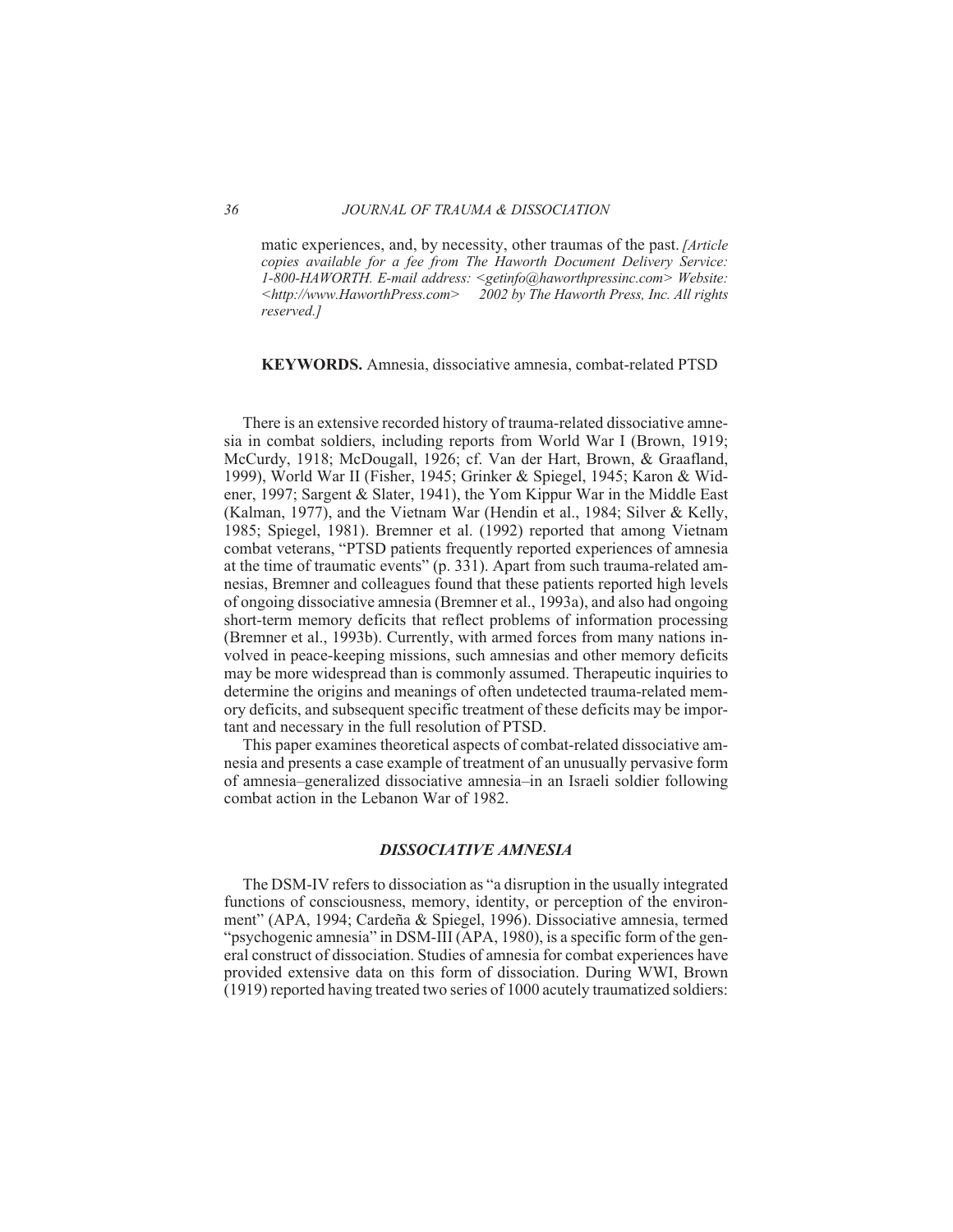173 (7.3%) in the first series and 132 (13.2%) in the second series showed hysterical (i.e., dissociative) symptoms including memory loss (thus not indicating the exact percentage of amnesic cases). In 1,000 consecutive cases of WWII war neuroses, Sargent and Slater (1941) found that 144 (14.4%) had significant amnesia for war experiences. Only about 10% of the amnestic soldiers had a severe head injury that was related to the development of symptoms. Reporting on 1,000 cases of war neuroses during the North African campaign, Torrie (1944) reported amnesia and/or fugue in 86 (8.6%). Henderson and Moore (1944) found amnesia in 5% of soldiers in the South Pacific. These and other descriptions of amnesia in WWI and WWII have been further studied and discussed by contemporary clinicians interested in the phenomenon (Karon & Widener, 1997; Van der Hart et al., 1999). In a recent randomized survey of the general population in the United States, Elliott (1997) found that 16% of war veterans reported a period during which they had completely forgotten significant war experiences (i.e., witnessing or experiencing combat injuries) and that another 22% reported partial amnesia for such experiences. See Brown, Scheflin and Hammond (1998) for a more detailed overview of combat-related amnesia.

In spite of the extensive documentation of combat related dissociative amnesia, there has been insufficient study of the considerably varied forms of amnesia. As noted by Culpin (1931) regarding traumatized WWI combat soldiers: "[T]here was every gradation between a short period of 'unconsciousness' after a shell-burst and the loss of memory for a lifetime, but the mental processes were identical throughout" (p. 26). Although the psychophysiological process may be identical, for treatment purposes it is still useful to distinguish among types of dissociative amnesia. Adopting Pierre Janet's description of dissociative amnesia categories (1901), the DSM-IV (APA, 1994) distinguishes the following types: (1) localized amnesia–inability to recall all events that occurred during a circumscribed period of time, (2) selective amnesia–inability to recall some, but not all, of the events during a circumscribed period of time, (3) continuous amnesia–inability to recall events subsequent to a specific time to and including the present, (4) systematized amnesia–loss of memory for certain categories of information, and (5) generalized amnesia–failure to recall encompasses the person's entire life. Generalized dissociative amnesia may not only pertain to loss of episodic memory (directly concerned with one's personal life) but also to semantic (factual and conceptual knowledge) and procedural memory (how to perform procedures and actions) (Tulving, 1983; Van der Hart & Nijenhuis, in press).

# *DISSOCIATIVE AMNESIA AND COMPLEXITY OF DISSOCIATION*

Reflecting on his observations of acutely traumatized WWI combat soldiers manifesting amnesia, Myers (1940; cf. Van der Hart et al., 2000) described the dissociative foundation of this amnesia as follows: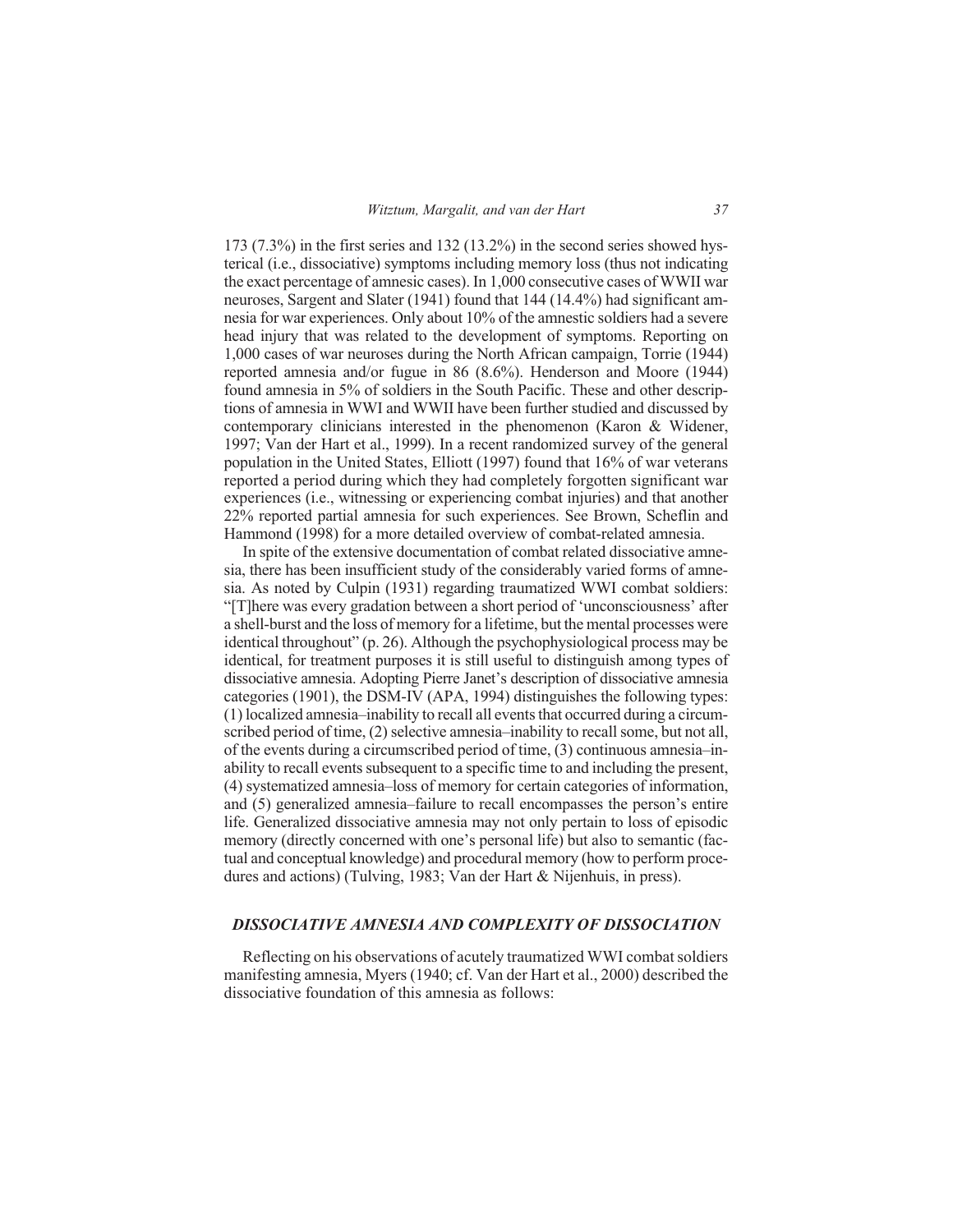[Initially] the recent emotional [i.e., traumatic] experiences have the upper hand and determine his conduct: the normal has been replaced by what we may call the "emotional" personality. Gradually or suddenly an "apparent normal" personality returns–normal save for the lack of all memory of events directly connected with the shock [i.e., trauma], normal save for the manifestation of other ('somatic') hysterical disorders indicative of mental dissociation. (p. 67)

Myers implied here that the traumatic memories are sensory-motor phenomena rather than autobiographical narrative memories when reactivated (Janet, 1928; Van der Kolk & Van der Hart, 1991). They are part of what he called an "emotional" personality (state) with its own sense of self. The biphasic nature of PTSD, i.e., intrusion and numbing/avoidance/denial can be translated in terms of the alteration of this "emotional" personality (EP) and the "apparently normal" personality (ANP) (Nijenhuis & Van der Hart, 1999; Van der Hart et al., 2000). The EP is directed primarily by evolutionary-prepared psychobiological defense system geared toward survival under threat, and to some degree by attachment systems. The ANP is directed by psychobiological systems that are geared to the functions of daily life, including attachment (Panksepp, 1998). The ANP will experience functional losses or negative symptoms of dissociation, such as the aforementioned amnesia, but also depersonalization, detachment, anesthesias, analgesias, and loss of motor functions. In the intrusion phase, positive dissociative symptoms are experienced, including nightmares, re-experiences, and changes in physiological functions and reactions related to "passive influence" experiences from the EP (Nijenhuis & Van der Hart, 1999; Van der Hart et al., 2000). Many authors in the trauma-field have not recognized that intrusion phenomena are positive dissociative symptoms and thus misunderstand the dissociative nature of acute stress disorder, PTSD and related disorders (e.g., Marshall, Spitzer & Liebowitz, 1999).

Within the emerging theory of structural dissociation of the personality, this basic split between EP and ANP has been called *primary structural dissociation* (Nijenhuis & Van der Hart, 1999; Van der Hart, Van der Kolk, & Boon, 1998). Apart from simple PTSD, localized dissociative amnesia would be an example of primary structural dissociation. Once an individual is dissociated during trauma, further disintegration of elements of the traumatic experience can occur, i.e., fragmentation of the EP takes place. This is referred to as *secondary structural dissociation*. EPs may represent various defensive subsystems, such as fight, flight, freezing, and submission (Nijenhuis & Van der Hart, 1999; Nijenhuis, Spinhoven, Vanderlinden, Van Dyck, & Van der Hart, 1998a). Complex PTSD, generalized dissociative amnesia, and in our opinion, DDNOS, can be seen as examples of this secondary structural dissociation.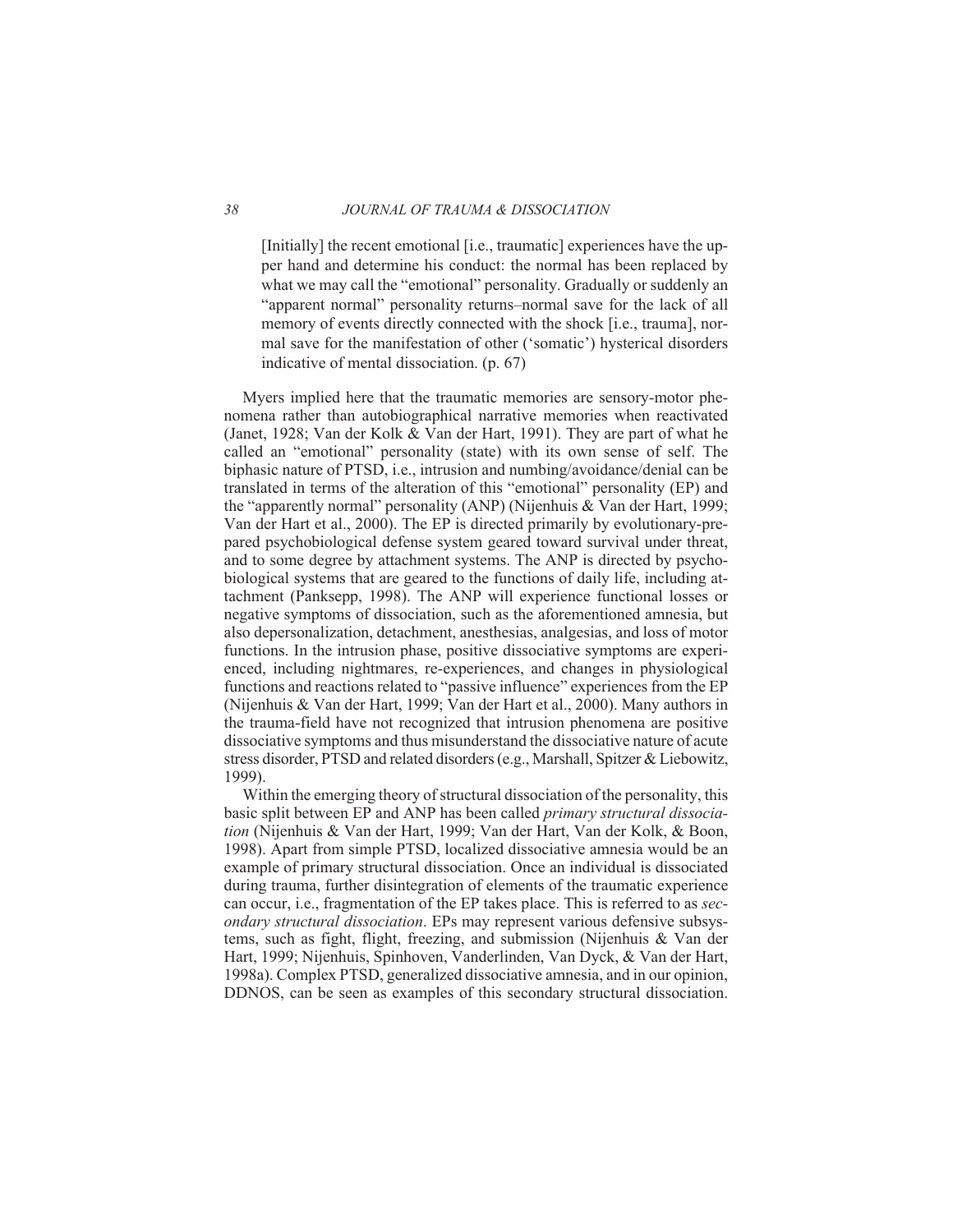*Tertiary structural dissociation* pertains to further fragmentation of the ANP, and is exemplified by the most complex dissociative disorder, dissociative identity disorder (DID). At all structural levels of dissociation the alternation between ANP(s) and EP(s) is manifested in numbing/avoidance (negative dissociative symptoms) and intrusion (positive dissociative symptoms) phenomena mentioned above.

For diagnostic and treatment purposes it is important to assess whether dissociative amnesia is a disorder in itself or a part of a more complex dissociative disorder such as DID (APA, 1994). Trauma tends to produce its disintegrative (i.e., dissociative) effects in proportion to its intensity, duration, and repetition (Janet, 1909; Nijenhuis, Spinhoven, Van Dyck, Van der Hart, & Vanderlinden, 1998b; Van der Kolk & Van der Hart, 1989), as well as age of onset (Draijer & Boon, 1993; Putnam, 1997). Therefore, the clinician should be aware of the possibility of previous traumatization in combat veterans who exhibit complex forms of amnesia. For example, in reviewing the current research literature on Vietnam War veterans with PTSD, Loewenstein (1996) concluded that, although intensity of combat exposure was the critical factor in the development of posttraumatic stress and dissociative amnesia, there was a group of individuals with a childhood history of trauma or of a dissociative disorder who appeared to have a lower threshold for the development of overt dissociative or PTSD symptoms when traumatized during combat (cf. Bremner et al., 1993c). These individuals also may have a more severe and chronic course with PTSD after return to civilian life.

In terms of the theory of structural dissociation, in these traumatized individuals the current trauma does not pertain only to primary structural dissociation, but at least to secondary structural dissociation. In such cases, the current traumatic experience not only evokes vehement emotions that lead to dissociation, but may also reactivate existing traumatic memories (Van der Hart, Witztum, & Friedman, 1993a): a phenomenon which Janet (1928) described as "double émotion." Thus the current traumatic experience can be mixed with elements of reactived traumatic memories, not only giving rise to confusion but also to intense emotional and dissociative responses. The case presented below is illustrative of secondary dissociation and of the phenomenon of "double émotion," which De Graaf and Van der Molen (1996) recently discussed in terms of a "personal sensitization factor."

# *TREATMENT PROCESS*

Although there have been adherents in the military of the therapeutic approach not to attend to amnesia in patients, as reported by Culpin (1931) and Rivers (1920), there seems to be some ongoing consensus that a primary goal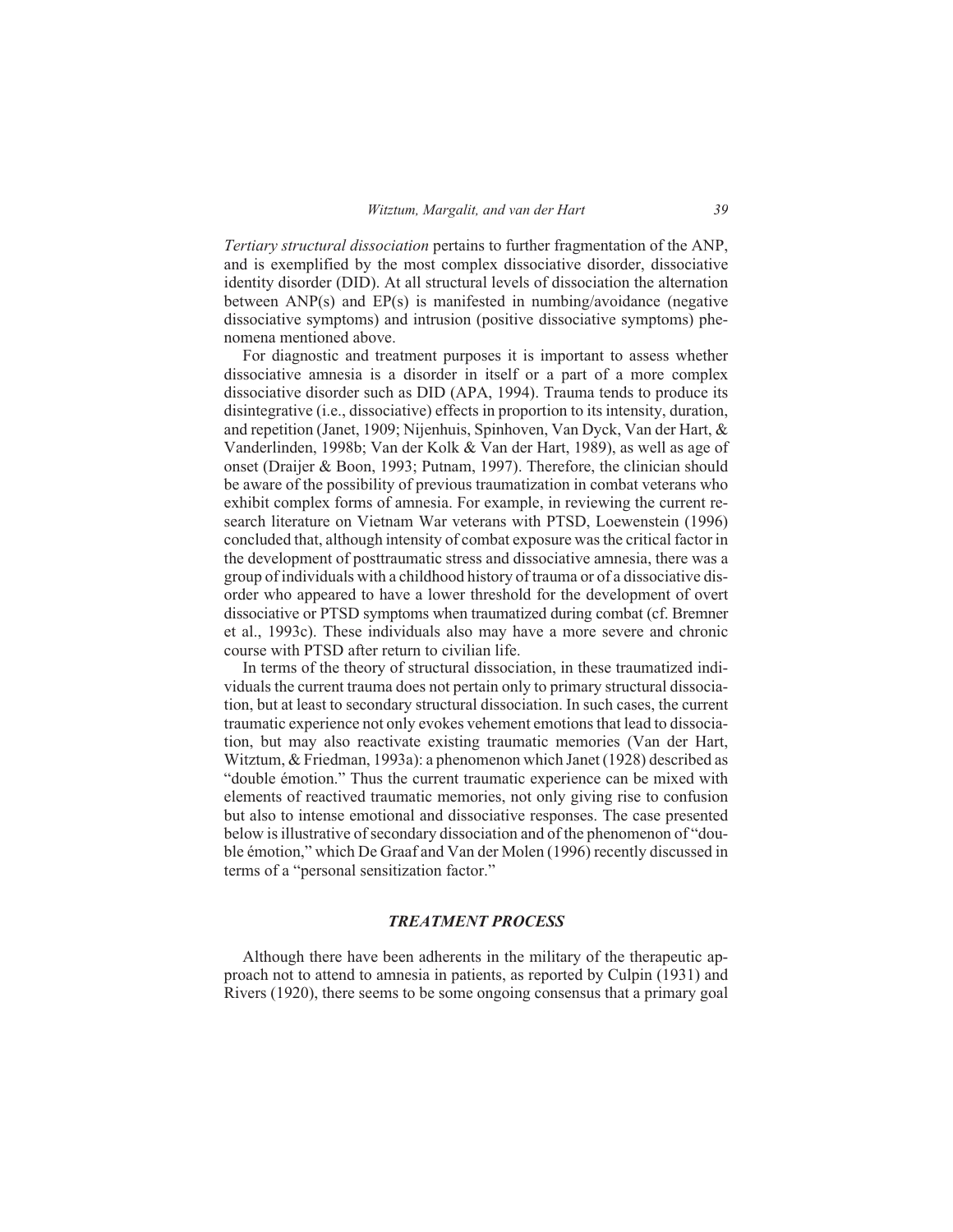of treatment should be relief of the dissociative amnesia, followed by realization, and further integration of the trauma. Utilizing a trauma-dissociation model, Myers (1940) conceptualized this essential treatment goal as follows:

[to] deprive the "emotional" personality of its pathological, distracted, uncontrolled character, and [to] effect its union with the "apparently normal" personality hitherto ignorant of the emotional experiences in question. When this re-integration has taken place, it becomes immediately obvious that the "apparently normal" personality differed widely in physical appearance and behavior, as well as mentally, from the completely normal personality thus at last obtained. (p. 69)

This (re)integration should take place in the framework of the treatment of trauma disorders in general (Loewenstein, 1996), consisting of phase-oriented treatment (Brown et al., 1998; Cardeña, Maldonado, Van der Hart & Spiegel, 2000; Courtois, 1999; Herman, 1992; Van der Hart, Brown, & Van der Kolk, 1989). The first phase is oriented toward stability, symptom reduction, and safety. Establishing these goals serves as a basis for the second phase of treatment–the processing and integration of traumatic memories. The third treatment phase is personality reintegration and reconnection to ordinary life.

Patients with dissociative amnesia for their trauma are usually characterized by a "phobia of the traumatic memory" (Janet, 1904), as these memories contain extremely painful and often conflictual emotions such as helplessness, despair, terror, rage, guilt, shame, and self-hatred (Loewenstein, 1991, 1996). Therefore, premature exploration (e.g., by forcefully applying exploratory hypnosis) and treatment of these dissociated traumatic memories may yield undue regression, self-destructive behavior, uncontrolled rages, psychotic decompensation, and suicidal behavior. When sufficient stabilization has been established, traumatic memories should be approached gradually, within a window of the patient's integrative capacity (Siegel, 1999), with or without use of hypnosis as an exploratory technique (Brown & Fromm, 1986; Cardeña et al., 2000; Van der Hart, Steele, Boon, & Brown, 1993b). Proper attention should be given to dealing with the patient's existing conflicts regarding such exploration, i.e., to overcoming the ANP's phobia of both the traumatic memories and the EP who holds the memories (Nijenhuis & Van der Hart, 1999).

In cases of acute stress disorder and simple cases of PTSD and dissociative amnesia, treatment of the dissociative symptoms can be limited to resolving primary dissociation only. The phase-oriented treatment model of psychological trauma can be applied in a rather straight-forward manner in the course of short-term, event-oriented treatment. However, in more complex dissociative disorders involving secondary and tertiary structural dissociation, treatment geared toward stabilization (Phase 1) takes considerably longer. Application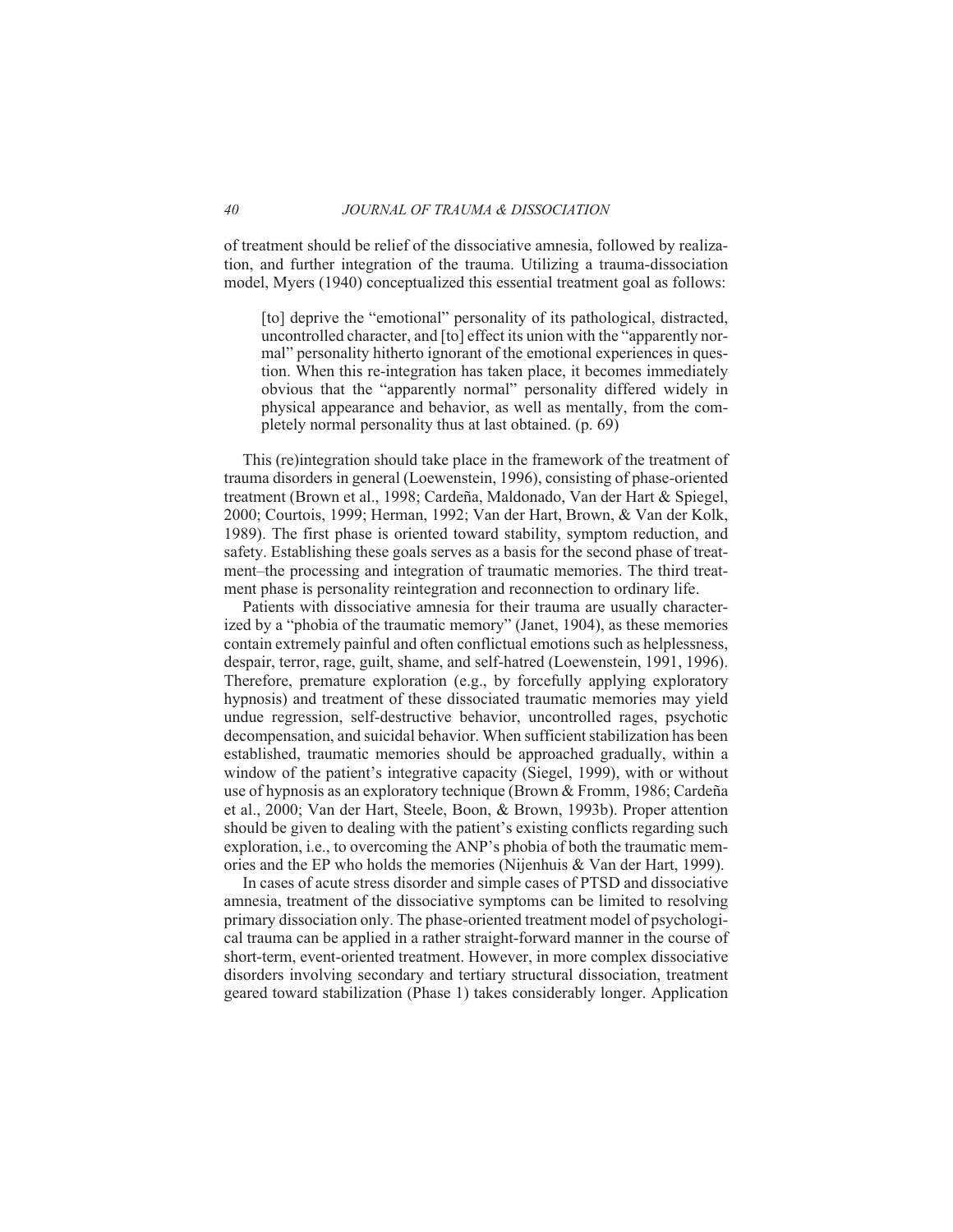of the phase-oriented treatment model then takes the form of a spiral, in which previous phases will be revisited more than once (Courtois, 1999). When the integrative capacity of the patient remains low, stabilization may be the only viable treatment option (Van der Kolk, McFarlane, & Van der Hart, 1996).

In the case of trauma-related generalized dissociative amnesia in an acutely traumatized Israeli combat soldier described below, treatment was directed toward stabilization, relief of dissociative amnesia and processing of traumatic memories, and rehabilitation. The case demonstrates that acute trauma may reactivate already existing traumatic memories, thereby making the person even more overwhelmed and thus more susceptible to a profound dissociative reaction. Because there exist almost no explicit clinical descriptions of generalized dissociative amnesia and its recovery, we present this case and the treatment process in detail.

## *CASE REPORT*

## *Treatment Setting*

The treatment took place in a psychiatric unit of the Israeli Army for short-term treatment and rehabilitation of severe combat stress reaction, i.e., the Combat Fitness Retraining Unit (Margalit et al., 1986). The Unit's multidimensional treatment program consisted of the following activities: military drills and skills that maintain discipline and soldiering proficiency; activities that maintain combat physical fitness, including target practice, as most of the admitted patients showed severe phobic reactions to shooting (Wozner et al., 1986); individual and group sport activities; informal group activities and entertainment in the evenings; individual and group psychotherapy; behavioral therapy; couples counseling; and military and civilian community interventions. During the treatment program, each soldier was assigned a therapist, i.e., a ranking mental health officer who took an active part in the various elements of the therapeutic milieu, including military exercises. This created an unusual kind of rapport between the two men and reinforced the military atmosphere of the therapeutic setting (Margalit, Segal, & Goren, 1986; Wozner et al., 1986).

Generally, the two-stage goal-directed treatment consisted of two weeks devoted to intensive working through of traumatic experiences and two weeks devoted to rehabilitation and reintegration in the military and civilian communities. Given the severe dissociative condition of the patient presented below, an exception was made for a stay of eight weeks.

#### *Initial Presentation*

Israel (not his real name), a single, 24-year-old tank driver in reserve duty in the Israeli armored forces was admitted to a rear medical army center for treat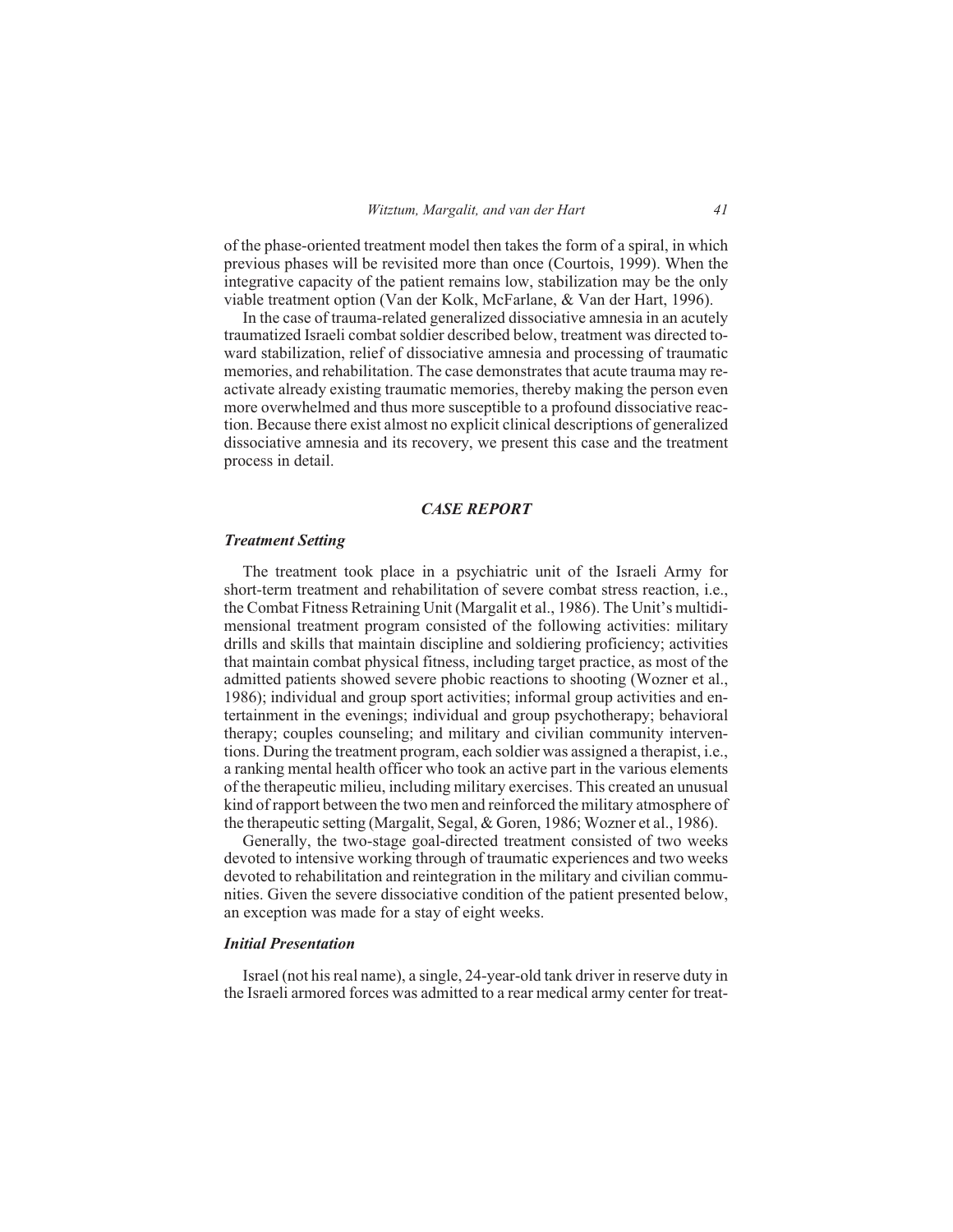ment of his combat stress reaction and global retrograde amnesia during the Lebanon war in 1982.

During combat, his tank had been hit by a rocket and he had been thrown out by the blast. He was first evacuated from the front to a rear general hospital. Upon admission he was completely disoriented in place and time; he did not remember any detail of the incident, nor the general events of his life in the past. He showed a speech disorder, with his voice being thin and highly pitched. He underwent comprehensive medical examinations for suspected brain injury, but head x-rays and brain CT-scan showed no evidence of trauma or brain damage. Neurological examinations ruled out any organic basis for his symptoms, of which the outstanding feature was his generalized amnesia; all he remembered were his name and the place where he lived. During the five days of his hospitalization there was no improvement in his recollection, while his speech disorder deteriorated into total aphonia. The psychiatric diagnosis was "combat stress reaction" with hysterical features (which we now consider somatoform dissociative symptoms; cf. Nijenhuis, 2000; Van der Hart et al., 2000). He was referred to another general hospital where, after additional examinations, the amnesia (a negative dissociative symptoms of ANP) was regarded as a symptom of combat stress reaction. From there he was transferred to the Combat Fitness Retraining Unit.

In this treatment unit Israel soon established contact with the other patients and staff. Appearing depressed, he complained of nightmares and insomnia, and he suffered from nocturnal enuresis. He became extremely upset and he cried when he heard that both his tank commander and his company commander had been killed in combat. Thus, in spite of amnesia for the traumatic event itself, Israel retained memory of these men. They had been good friends whom he had known since basic army training and with whom he regularly fulfilled his reserve duty. "How can I start enjoying life when they are both dead?...I should have died." However, he appeared strongly motivated to recover his memory, and he fit well in the therapeutic setting. In the report below, his individual psychotherapy is highlighted.

# *The First Treatment Round*

Israel's first therapist had a cognitive-behavioral orientation. Their first session started five days after his admission to the Unit. The therapist made, among others, the following entries to the file:

*First session*. Israel did not remember what had happened to him . . . no recollection of his past... related the details of his falling off the tank as he was told by others. . . strong desire to remember . . . felt there is a "blank" in his life . . . vomited twice after the session. Said that part of his crew had been killed, but related this as a matter-of-fact report, without affect.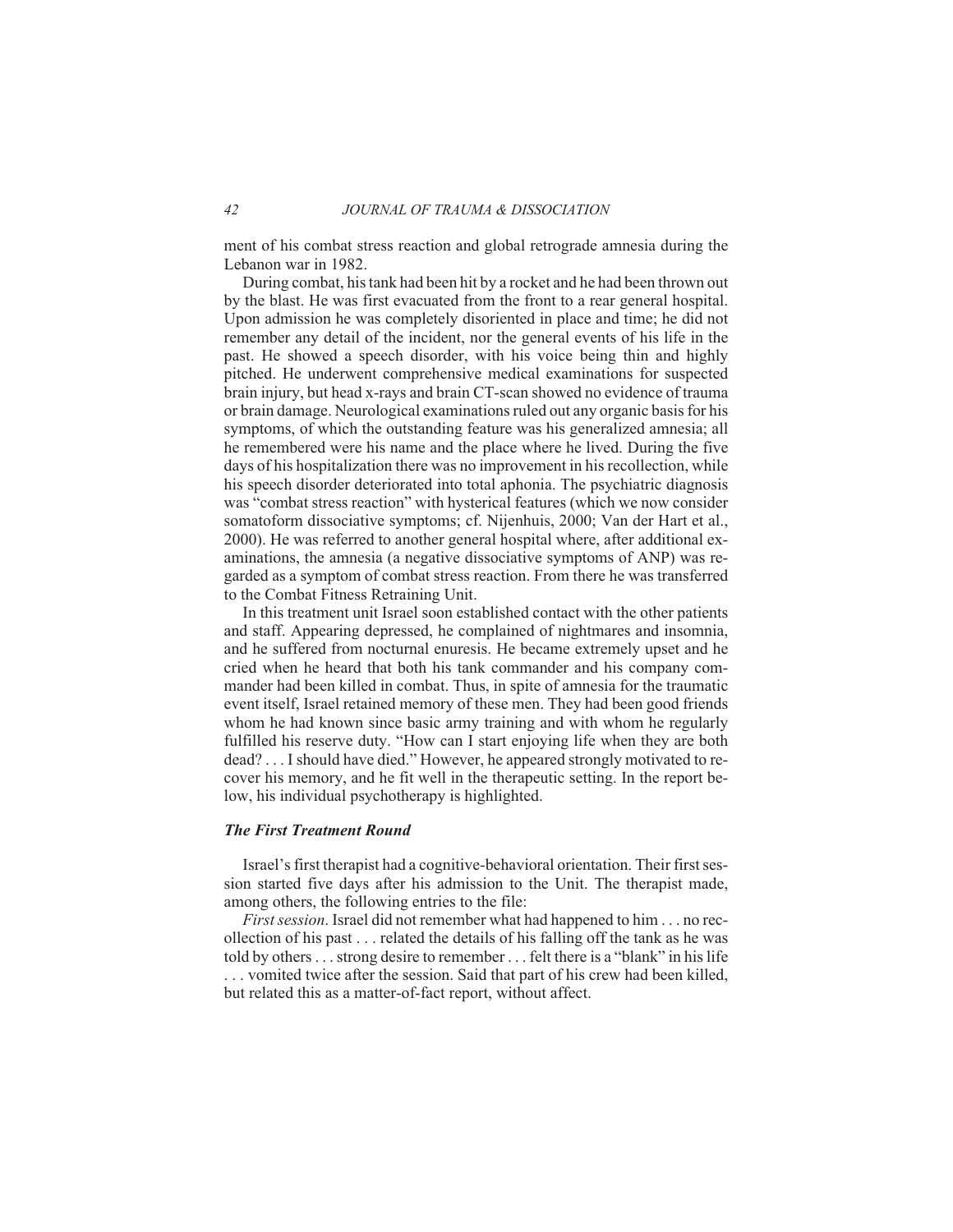*Second session*. Israel refused to shoot at the range [where the therapist gradually exposed him to a gun]. Israel expressed the wish to kill the enemy in cold blood. He remembered suddenly that he overran civilians, including a woman, with his tank: the civilians were forced by enemy soldiers to stand and block the tank with their bodies. Talked about this without showing any affect, said he did not care. "My late commander knew what he was saying." Then he expressed rage at the enemies who had made him do what he did.

*Third session*. Israel was asked to recall what had happened during the war, especially with regards to the incident in which the woman was overrun by the tank. He then reported sudden stomach pains, felt tense, heat in his chest; his head fell back. He began to re-experience a war incident. He described himself as being in a pit, without a weapon; enemy soldiers standing outside, ready to kill him. Frightened to death, he covered his head; in a thin, high voice, he called for his commander. This dissociative episode lasted about two hours. During the meal, later that day, he looked and acted like a automaton, totally detached, performing orders mechanically. Feeling exhausted, he then went to bed. He later reported in group that he had slept well for the first time that night after this session.

*Fourth session*. Israel began to feel less detached but was still disoriented, and thus needed to be accompanied wherever he went. He stated that he was beginning to remember that he had been rescued from the pit by Israeli forces–they were not enemy soldiers.

*Fifth session*. Israel began to recall memories of his family and related them in the session. He reported that his father was a detective in the police force, and until age nine he thought him to be a criminal, feeling both afraid and ashamed of him. He also said his father was a violent person who used to beat his wife and stayed away from home for long periods. At age ten he took his father's service gun and pointed it at the cleaning woman, a Christian Arab, who screamed in panic. He shot twice but missed her. His father came running and hit him hard.

*Eighth session*. Israel reported that he had no contact with his parents since the war started, and he felt that they were not his parents at all. The suggestion was made that he was probably angry with them, which he vehemently denied. Then the interpretation was offered that, because Israel lost a "family" (i.e., his tank crew) in war, he had also disconnected from his real family: thus he could not bear another loss. Israel did not see the connection.

*Eleventh session*. Israel asked for a walk, because of his "headaches." While walking, he spontaneously entered into a dissociative state when he noticed cleaning women of oriental origin coming his way. He did not answer a question regarding what he was reminded of. He continued walking and stated, "I won't shoot, because I hate the gun: it betrayed me, it's treacherous like a woman, that's what we were taught. Had you caught your wife cheating on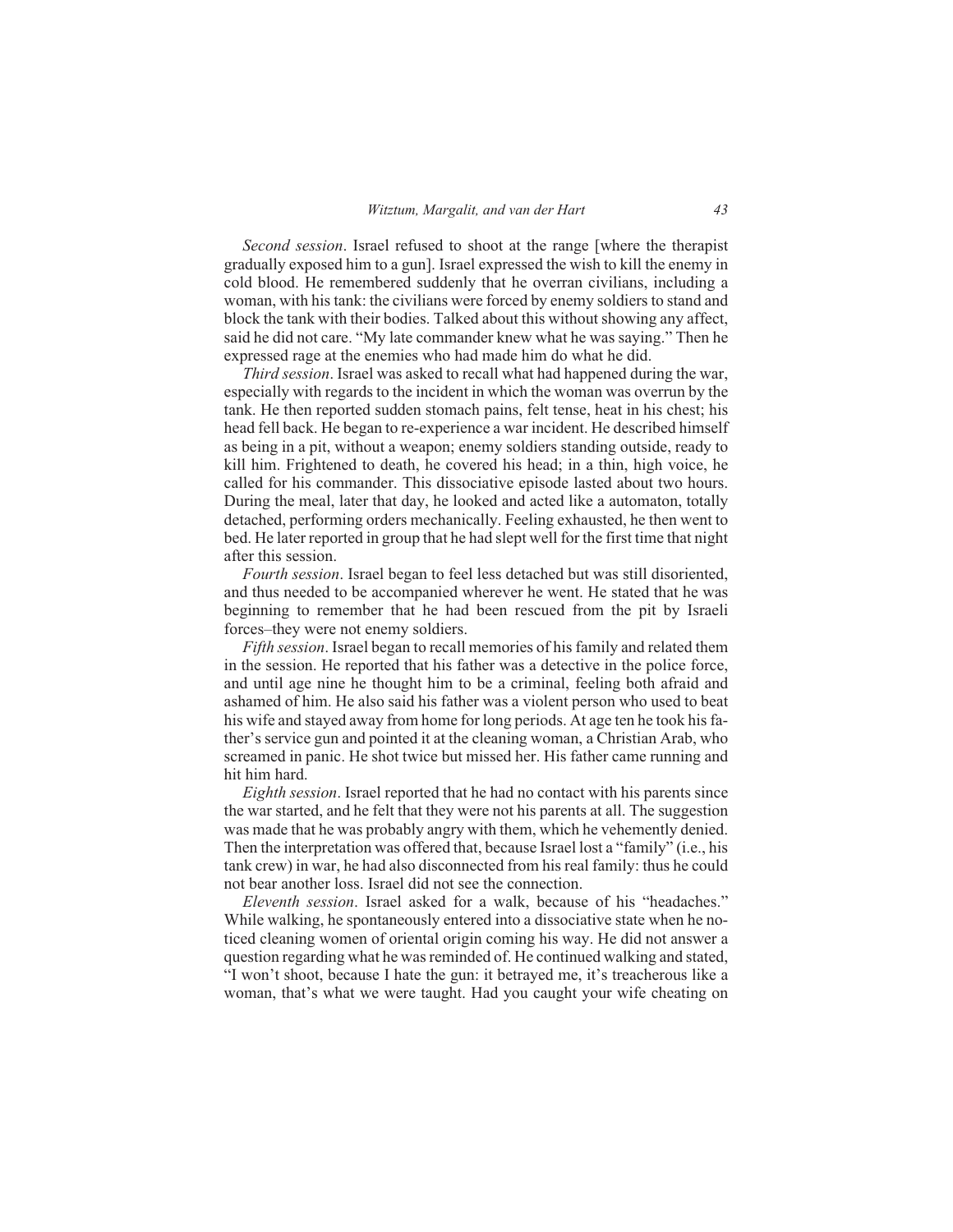you, wouldn't you file for divorce?" The therapist responded: "We should check this matter of betrayal: how did the gun betray you? Maybe you could have saved your friends and did not do it?" Israel became enraged: "Why are you making up stories about me?" He then stated, "I'll tell you exactly what happened." Then he told about the explosion near the tank, although he did not mention running over the woman. He was angry, blaming the therapist: "You have made me feel guilty!"

*Fourteenth session*. The therapist, who was about to return home from his reserve duties, initiated a discussion about termination, which occurred four sessions later.

*Eighteenth session*. The therapist "forced" Israel to shoot at the range. Israel fired two shots and shouted: "I didn't hit, I didn't hit!" The presumption was again offered that he could had saved his friends, but failed to do so. Again he rejected this assumption, and the therapy ended at this point.

#### *The Second Treatment Round*

Prior to this treatment, Israel was sent for a second neuropsychological examination due to his unusual memory disturbances, and organic factors were again ruled out. Israel's second therapist (HM) chose short-term psychodynamic hypnotherapy as the treatment of choice. He received the diagnosis of "neurotic combat reaction."

*First session*. Israel expressed his wish to return to his regiment. His friends were still fighting. He felt badly that he was not with them, and he was sure that he could join them and fight. On two occasions he had already taken his belongings and tried to leave, but was stopped by the medical staff. He commented that he wanted to return to the battlefield in order to expose himself to enemy fire and die, in other words, to commit suicide.

*Second session*. Israel spontaneously described a dream, which marked the beginning of the dynamic therapy: "I heard that my mother was murdered. They put her in my duffel bag. I told them it couldn't be true. I ran to the morgue. There were many trolleys. The bag lay on a trolley. I opened it and saw my mother dead, burned." He remembered having cried in his dream, but in the session he was slightly aroused. Subsequently, he became very anxious, wanting to call home to make sure that his mother was still alive. He said that that he was very attached to his mother, but that he had a conflictual relationship with his father who did not understand him. (Apparently, some memories with regard to his parents had returned.) A while later, he described the event of the explosion that threw him out of the tank and killed all the other crewmen, including his commander. He related another war experience, one which he had also previously mentioned in a completely detached manner during the first treatment round: the enemy soldiers had placed civilians as a road-block,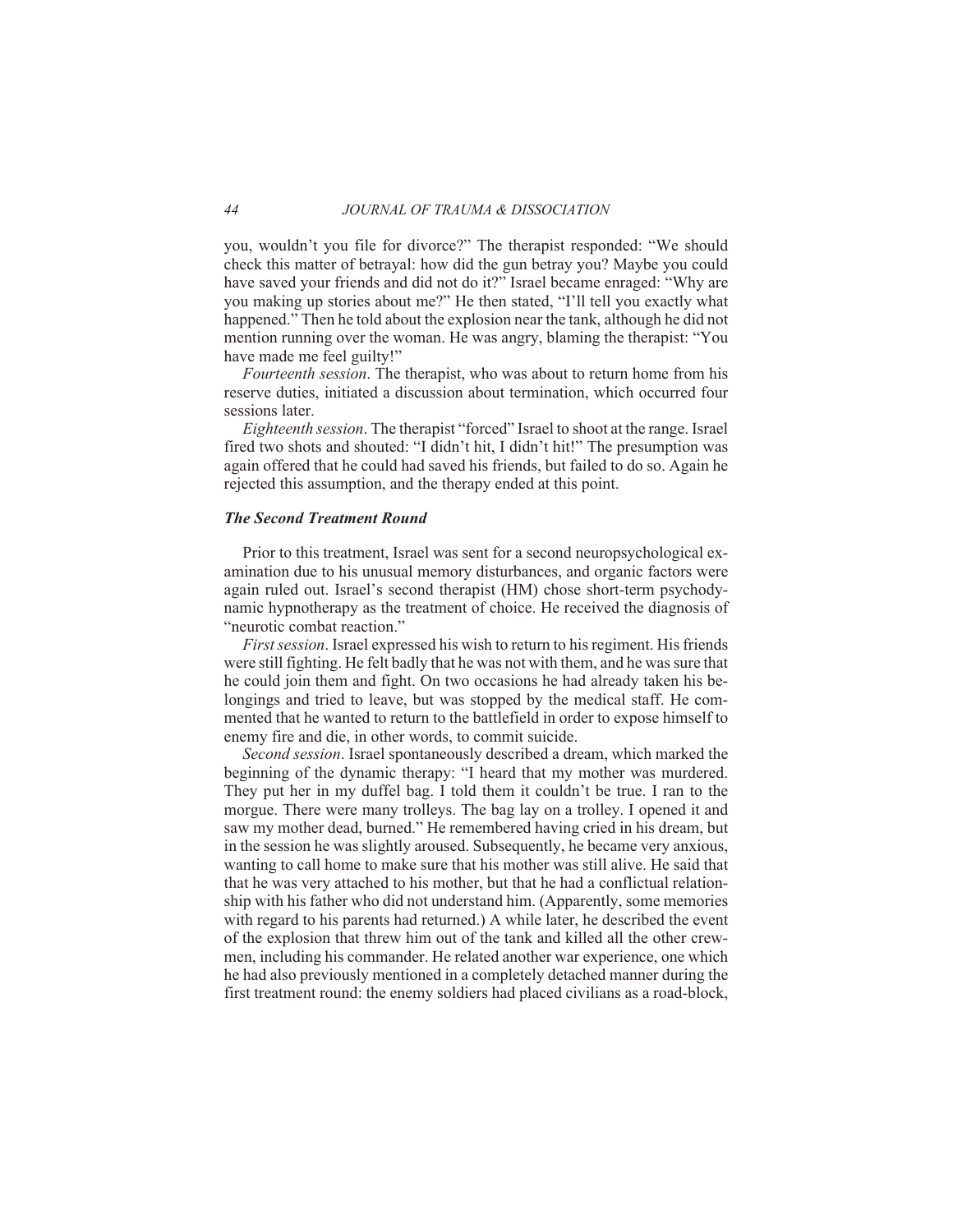stalling the Israeli tanks which could then be hit. Israel said his commander ordered him to drive on, and he heard subsequently shouting and crying. While narrating this, he was very upset, claiming to be haunted by the look of the woman he ran over: he imagined that he was running over his mother and his little brother. The therapist responded empathically. Later in the session he asked Israel if he could remember details of his childhood. Israel claimed he could only vaguely remember some friends from basic army training.

*Third session*. Israel related another dream. He was in a large room, with many frightening, devil-like people around him, who were torturing him. He was scared and tried to escape. Just as in the previous session, he continued recovering some autobiographical memories. He began to share details about his family. He was more attached to his mother than to his father, of whom he has always been scared. His father was very tough, and "interrogates people." Israel still refused to see his parents. He felt that he was running away from them, and that he felt like a Martian. He did not remember who or what he was, or what his habits had been. He wanted to know where he was born and raised. He admitted being afraid of driving because he might lose control. Suddenly he became very irritated, stating, "She was like my mother, that woman!", referring to the woman he had run over with the tank.

*Fourth session*. Israel related another vivid dream about being in the same house as he described before. It turned out to be church, in which he was lying on some sort of altar, with people torturing him by *pinching* him, while an organ was playing. He then returned to the memories of his family. Again he mentioned his attachment to his mother. While during the last session he had indicated that he refused to see his parents, now he complained that she had not yet visited him since his evacuation from the battlefield. He described his father as being indifferent, having done the minimum by only checking with the liaison officer that his son was alive. With regard to the dreams, the therapist felt that Israel was haunted by guilt feelings about what he had done, i.e., running over the woman. He chose to make this interpretation to Israel in a permissive and non-threatening manner: "I can sense something of your feelings of guilt and pain about something that has happened to you." Israel seemed to accept this interpretation. Following this session, Israel's parents were invited in order to facilitate the recovery of his memories.

*Fifth session*. During this session the parents were present. They described a strong bond between Israel and his mother, and they reported background information. Israel was born after an uneventful pregnancy, and his development was normal. He was a creative, imaginative boy who read a lot. At the end of elementary school his teacher advised that he would stay for another year, because of his childishness and bed wetting, and he received several counseling sessions with a psychologist. Later he attended vocational school, where he remained until his enlistment in the army. Near the end of the session, Israel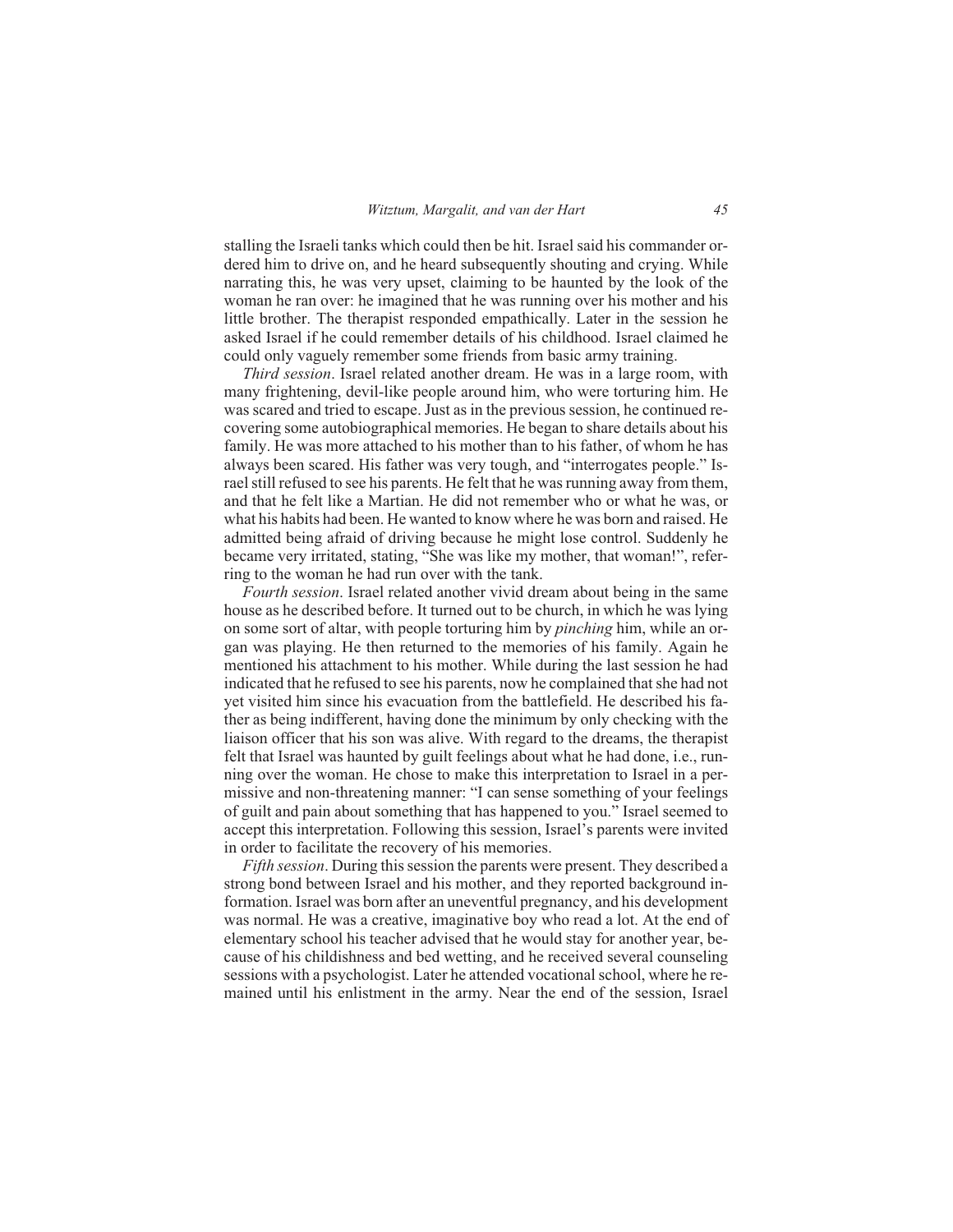stated that he suspected that his parents were eager to know what had happened to him during the combat incident. In a sudden rage, he screamed at them: "You'll never understand what happened to me!" At end of the session Israel remarked: "You are telling me that they are my parents. What I see is a couple of fifty-year-old strangers, for whom I have no feelings at all."

*Sixth session*. Israel related another dream, which took place in the same church, with the altar now resembling a bed. In the dream, the therapist, dressed in white civilian clothes, helped him to tie his shoelaces, after which Israel stepped from the bed and walked. Israel reported that he was eager to be helped but explained he was frightened of what was lying in store for him in his unconscious.

*Eighth session*. At this stage, two-and-a-half months after Israel's combat trauma, the therapist noted that Israel still suffered from generalized dissociative amnesia, with only some fragments having been recovered. Probably related to this, Israel continued to spontaneously present dreams with guilt as the dominant theme. In order to facilitate the process of recovery and to further explore the roots of his guilt feelings, the therapist proposed the use of hypnosis as a means of gradually uncovering and working through Israel's traumatic memories. Israel accepted this proposal. After hypnotic induction the therapist suggested that he imagine a clock running backwards: the clock could stop at any point that he (Israel) chose. He chose to stop at the time of the farewell party before his enlistment in the army. He described friends attending the party, as well as the room where it took place, mentioning specific details of pictures on the wall and the wallpaper. Then a spontaneous visual hallucination occurred: in the therapy room he saw the face of a big, bald and scary man. His voice became thin and high, and he told the therapist, "I have been a priest, an elderly priest, and I did something wrong, very wrong, so I was tried and tortured." He burst into tears, crying, "I betrayed the people in the church, good people; I wanted to be head of the church and I betrayed them for money." He entered a state of confusion, not being sure who he really was. He said, "I am Israel, I want to stop being a priest," adding, "I am very tired, parts are moving inside my head."

*Ninth through eleventh sessions*. During these sessions, Israel spontaneously managed to reconstruct many details from his past, mainly from the time before his enlistment. The motif of the "bald head" kept returning in his descriptions.

*Twelfth session*. After the therapist induced hypnosis, Israel recalled an incident during elementary school. He was on his way to class, entered the classroom, and then "something terrible" happened. He emerged from hypnosis without being able to describe the event. After reassuring him and re-inducing hypnosis, the therapist guided Israel more directly, and he was then was able to recall another upsetting event which occurred at home when he was ten. He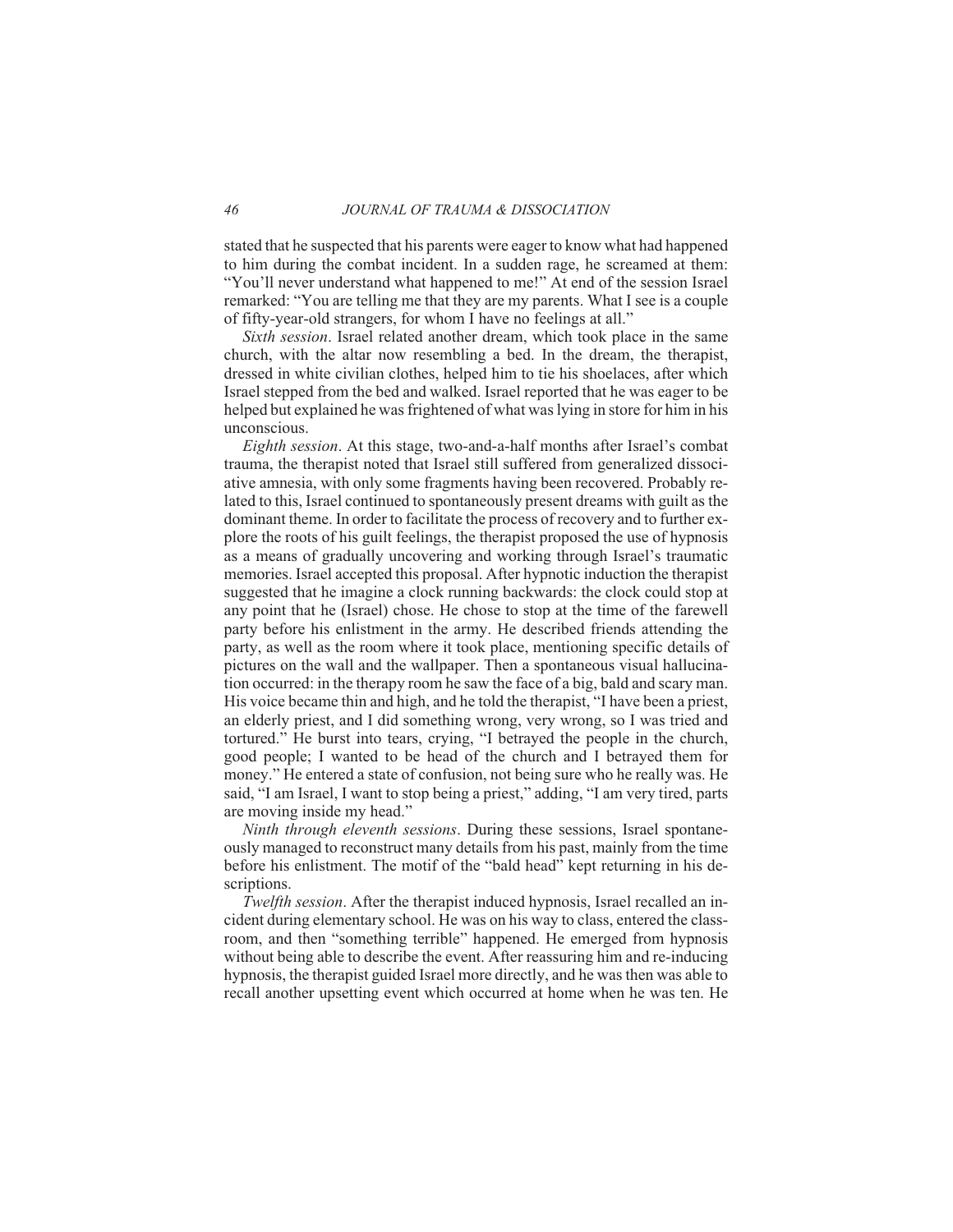had taken his father's gun and had twice shot at the cleaning woman, a Christian Arab, barely missing her. The woman was frightened to death, and his terrified father came running to him and hit him hard. Israel related this while appearing frightened and shocked. The therapist pointed out that the woman he had overrun during battle was a Christian Arab, too. This provoked a re-experience of the incident, which Israel vividly described: "A narrow path, I drive the tank and see through the telescope the terrified eyes of the woman about to be run over." He re-experienced his acceleration of the tank and running over the woman, and shouted, "She is like my mother!" After a while, Israel returned to the waking state. He looked surprisingly happy, crying with joy, "I was given a command by him [the company commander, who was killed afterwards], he ordered me to do it! I am not guilty. I now feel that they are my parents, I want to call them now." In the hours following this session, Israel experienced a dramatic and quick unfolding of past memories.

*Thirteenth session*. In hypnosis, Israel was able to return to the memory of the "terrible event" at elementary school, which he had not remembered during the previous session. While feeling terrified, he described the headmaster at his elementary school, an awesome figure with a huge bald head whom he regarded as a demonic monster that terrified children. Israel once broke a window and the headmaster came and "tortured" him by *pinching* him in front of the class. The therapist assumed that this was Israel's primary trauma–a trauma, since Israel had very strong emotions and found it a subjectively traumatic experience. He had related it earlier symbolically, through his dream of the big, bald priest pinching him in church in front of the whole congregation. After Israel emerged from his trance, the therapist shared this interpretation with him. They related this to other traumatic experiences (the shooting incident with the cleaning woman, and the recent traumatic war event). Israel was able to discuss, and relate to these events with appropriate affect.

Several other sessions were conducted. Israel reported no other traumas in hypnosis. During one of these sessions Israel said that he loved his mother very much, but that he also felt frustrated by her. He explained he could not have hurt his parents because he loved them too much. At the end of this treatment, Israel had completely recovered from his generalized amnesia. He returned to his combat unit in the war theater where he participated again in the fighting.

## *Follow Up*

Two-and-a-half years after treatment Israel was invited for a follow-up session. Israel reported that after returning to his unit, he was involved in several combat actions. He had been exposed to extremely dangerous situations without becoming symptomatic. Subsequently, he continued his active combat service as a reservist. Working as a security officer in civilian life, he appeared to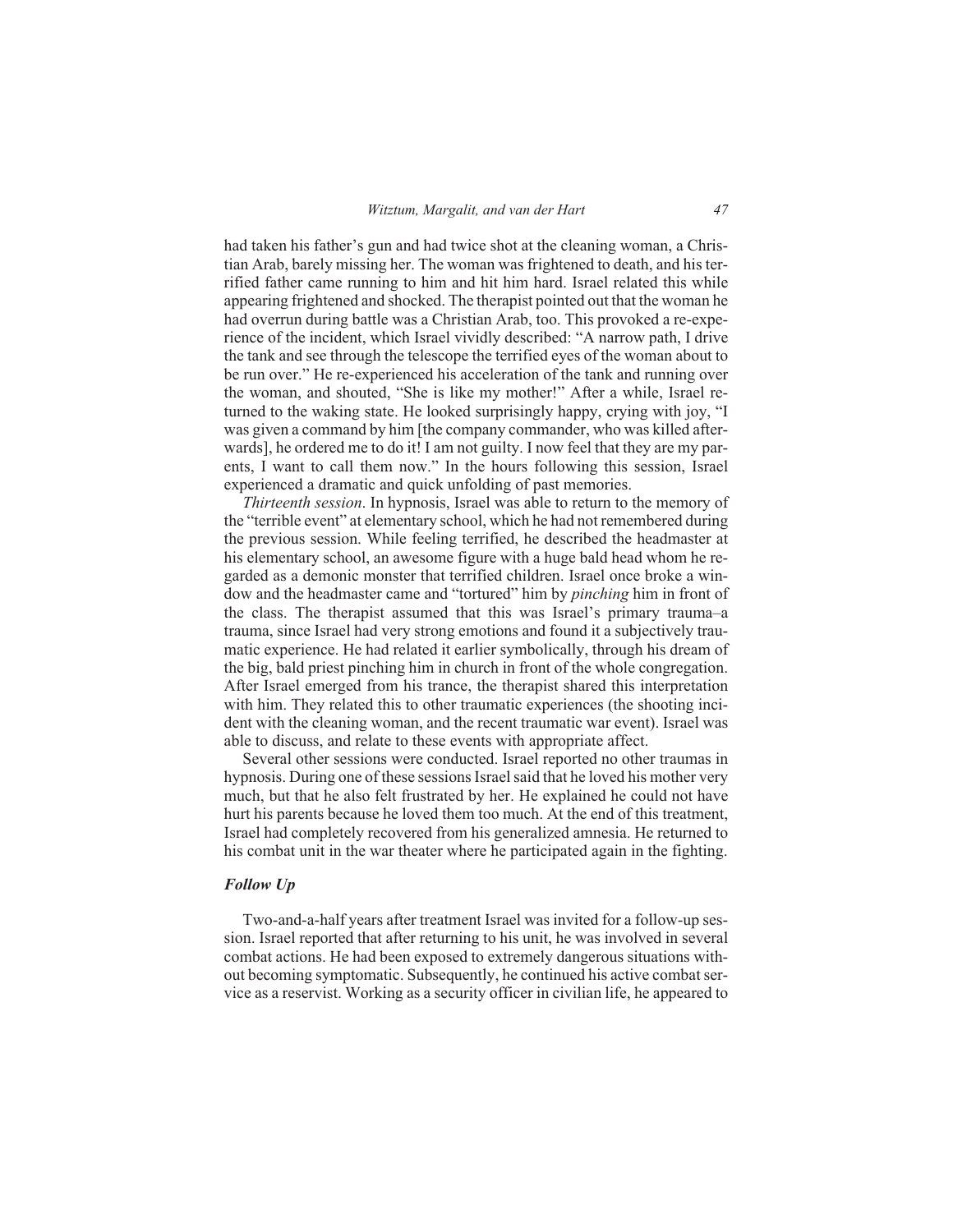function normally in all respects. Follow up at eight years indicated that he was working in a senior executive position, and that he was married and had four children. He functioned well as a father and husband, suffering no emotional or functional problems. He still fulfilled his army reserve duty in combat units.

## *DISCUSSION*

*Organic versus non-organic etiology*. In the soldier described in this case, comprehensive medical and neurological examinations ruled out any organic basis for his amnesia. However, these examinations do not completely rule out an organic basis for amnesia. We believe that organic and functional (psychological) factors should not be seen as mutually exclusive (Van der Hart et al., 1999). Organic factors may potentiate or contribute to the development of dissociative amnesia, including generalized dissociative amnesia (Markowitsch et al., 1997).

*Alterations between an "apparently normal" personality (ANP) and "emotional" (traumatized) personality state (EP)*. The soldier described in this case manifested many dissociative phenomena. At minimum, he exhibited alternations between an ANP and an EP. Remaining as ANP, he experienced negative dissociative symptoms of numbing, depersonalization, derealization, detachment, amnesia, and loss of motor function (aphonia, in this case). The presence of anesthesia, analgesia, and other somatoform dissociative symptoms apparently was not assessed, so it is not possible to ascertain if these symptoms were present. During periods of traumatic memory reactivation, this patient experienced positive dissociative symptoms: intrusions of nightmares and flashbacks, bed-wetting, and altered voice tone. His EP clearly was dissociated from his ANP, and held components not only of the current trauma, but also historical traumas. It is possible that secondary structural dissociation had occurred during his childhood traumas, so that there were several EPs. Thus, the experience of being stuck in guilt feelings after having overrun a Christian Arab woman with his tank, could belong to one EP; lying in a pit at the battlefield with soldiers, mistakenly seen as enemy soldiers around him, to a second EP; and the experience at age ten of shooting at his parents' cleaning woman, to yet another EP.

*Double émotion*. The most recent traumatic events leading to this patient's breakdown and the development of his dissociative amnesia were complex. His tank was hit by a rocket, killing both his troupe and tank commanders. He mistakenly perceived the rescue troops as enemy soldiers about to kill him. Apparently, these traumas not only reactivated the traumatic memory of running over the woman with his tank, but also evoked older unresolved memo-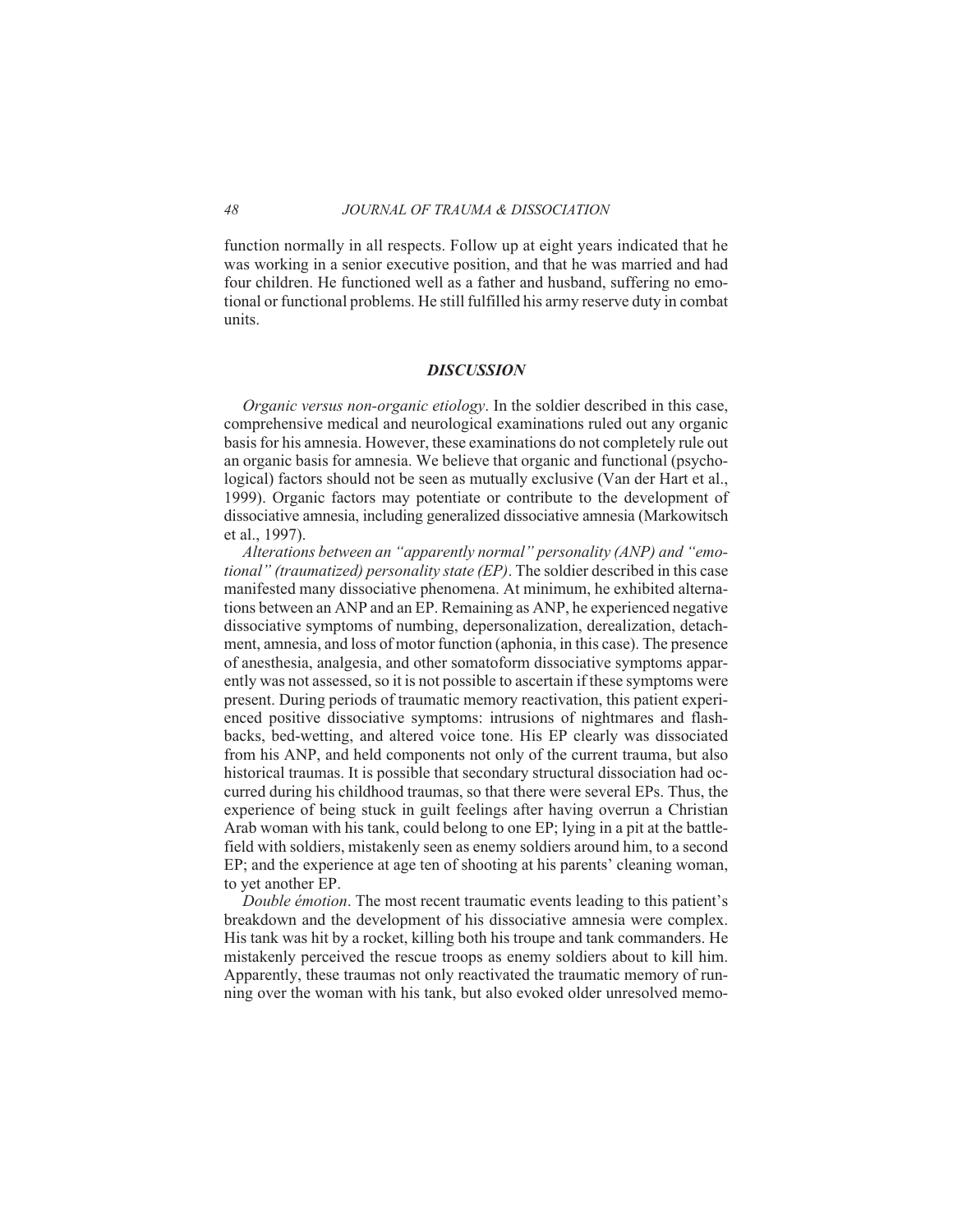ries such as his shooting at the cleaning woman at age ten, his punishment for it, and the severe punishment at age eight (experienced as torture) by the headmaster. This is an illustration of Janet's phenomenon of "*double émotion,*" which has been observed before in traumatized combat soldiers (e.g., Rows, 1916; cf. Shephard, 2000, pp. 81-2). Our case report also provides an example of an apparently innocuous event acting as a reactivating stimulus, i.e., the sight of an oriental cleaning woman during the 11th session of the first treatment course. Probably, this sight not only reactivated traumatic memories of running over the Arab woman with his tank but also the memories of the shooting incident at age ten with his parents' Arab cleaning woman. Also, firing two shots at the target range and shouting "I didn't hit, I didn't hit!" seems reminiscent of the incident at age ten, rather than of missing while shooting in combat.

*From structural dissociation toward integration*. During the first course of treatment, and most of the second course, the patient was unable to give a clear account of his trauma. Instead, he re-experienced trauma in dissociative EPs, with return in a fragmentary, nonsequential, and initially incoherent manner. At the completion of treatment, he was able to discuss the traumas with his therapist, making a meaningful spatiotemporal map of his self in the past, present and future (Siegel, 1999), indicating integration.

Integration of the formerly dissociated past requires the execution of complex mental actions, which have been described above in terms of synthesis and realization (Van der Hart et al., 1993b). We see many degrees of realization present in this case of generalized amnesia. Patients amnestic for trauma or for even more encompassing life events (as was the case with our patient) may, at certain stages prior to integration, manifest a particular dissociative quality of simultaneously knowing and not knowing (cf. Laub & Auerhahn, 1993). For instance, in the eighth session of the first treatment, the patient reported that he felt his parents were not his parents at all. This is an example of a particular type of derealization: lack of personification. The patient realized that he has parents (knowing), but he did not have an accompanying sense of personal ownership (not knowing), i.e., they are *his* parents. In the twelfth session of the second treatment he achieved this personification, saying "I feel they are my parents." Another example knowing and not knowing occurred during the 18th session of the first treatment round, where the patient shouted at the shooting range, "I didn't hit, I didn't hit." This is possibly a reference to missing twice at age ten when shooting at the cleaning woman. A third example occurred in the second session of the second treatment round, where the patient referred to his mother and little brother, but also stated he couldn't remember anything apart from some friends from basic training. Varying degrees of realization imply that there is a dynamic interplay of avoidance ("the phobia of the traumatic memory") and approach tendencies.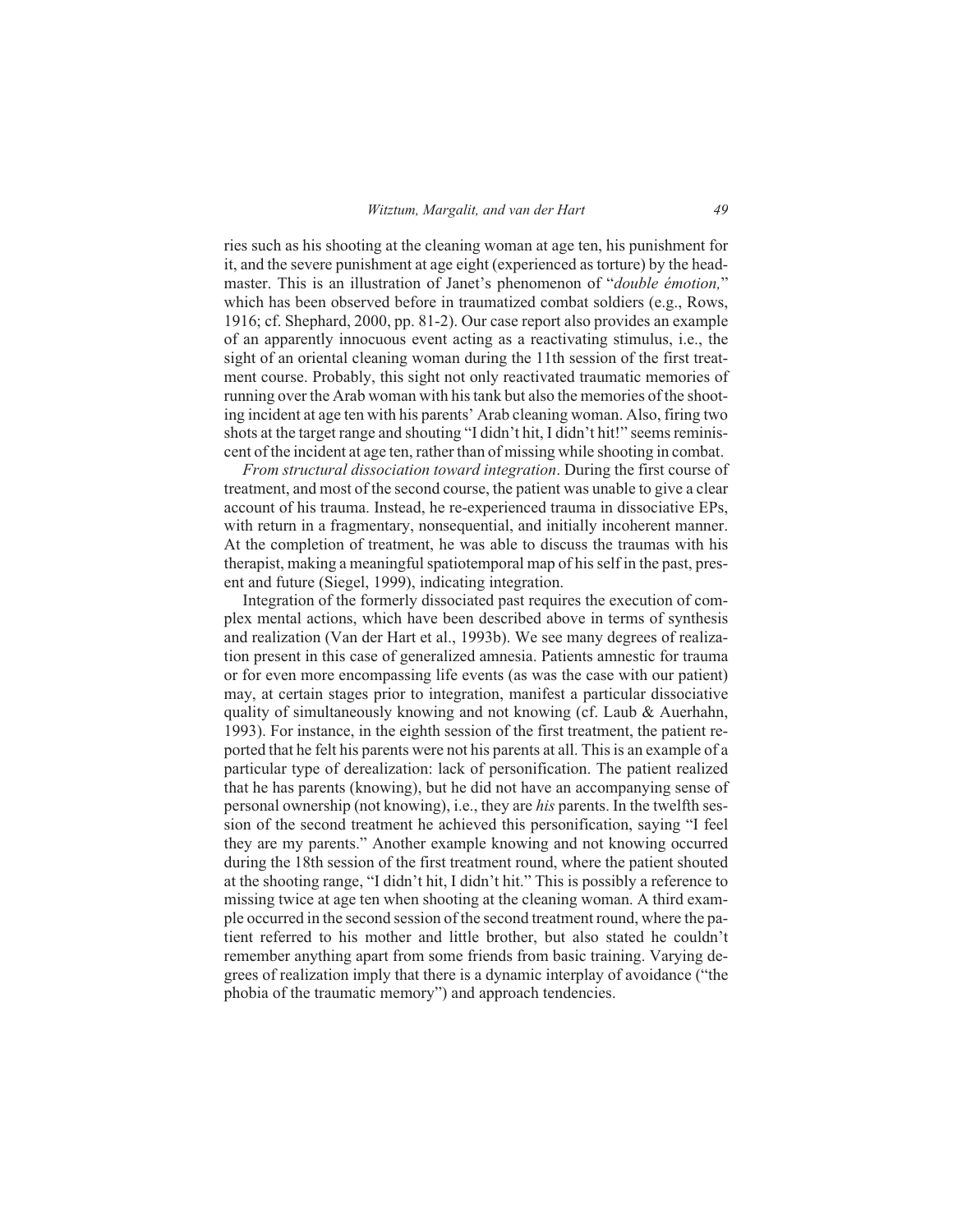#### *50 JOURNAL OF TRAUMA & DISSOCIATION*

*Phase-oriented treatment*. Although the treatment program in the Combat Fitness Retraining Unit was formulated originally in terms of a two-stage goal-directed treatment, we believe that it can be easily translated in the currently dominant three-phase treatment model of posttraumatic stress. According to Margalit et al. (1986), the first phase consisted of trauma treatment, and the second phase of rehabilitation and reintegration in the military and civilian communities. However, trauma treatment took place within the context of a very structured therapeutic milieu geared toward stabilization, symptom reduction, and safety. From the beginning, phase 1 and phase 2 treatment alternated on a daily basis. The stable and safe environment of the military therapeutic milieu for the patient allowed for gradual approach to the dissociative amnesia especially during the second treatment round. However, assignments such as target practice interfered, because they acted as triggers that reactivated combat trauma as well as childhood trauma (the shooting incident). We believe that such target practice should be an essential part of combat-related treatment aimed at stabilization and symptom reduction, as one of the treatment goals for this phase is to neutralize potential triggers. Shooting constitutes a major trigger in combat-related trauma.

In analyzing the two treatments, it is evident that some episodes of insufficient pacing occurred during the first treatment round. In the third session the patient experienced a dissociative episode lasting two hours, and afterwards was extremely depersonalized. In addition, relief of dissociation did not occur as a result of this session. Increased dissociative symptoms often indicate that the patient has become too overwhelmed in the session. It is useful for the therapist to carefully monitor the patient's arousal level during sessions, so that an optimal mid-level of arousal can be maintained to facilitate integration and prevent decompensation.

Premature or perhaps incorrect interpretations also increased the hyperarousal of the patient, and possibly created a rupture in the therapeutic alliance in the first treatment round. The therapist made interpretations regarding the existence guilt feelings which–correctly or not–were met with great anger by the patient. These interpretations occurred in the 8th, 11th, and 18th session of the first treatment.

A more permissive therapeutic approach, as utilized during the second round, would probably have been more beneficial. We believe that the main condition for the unfolding of the patient's memories was providing sufficient safety together with a therapeutic holding environment for them. During the second therapy round, the permissive use of hypnosis, dream work and non-threatening interpretations served this purpose.

Clearly, not all of this patient's intrapsychic conflicts were dealt with in this short, intensive psychotherapy; in particular his strong ambivalence toward his parents, as indicated by his statement at the end of the 13th session during the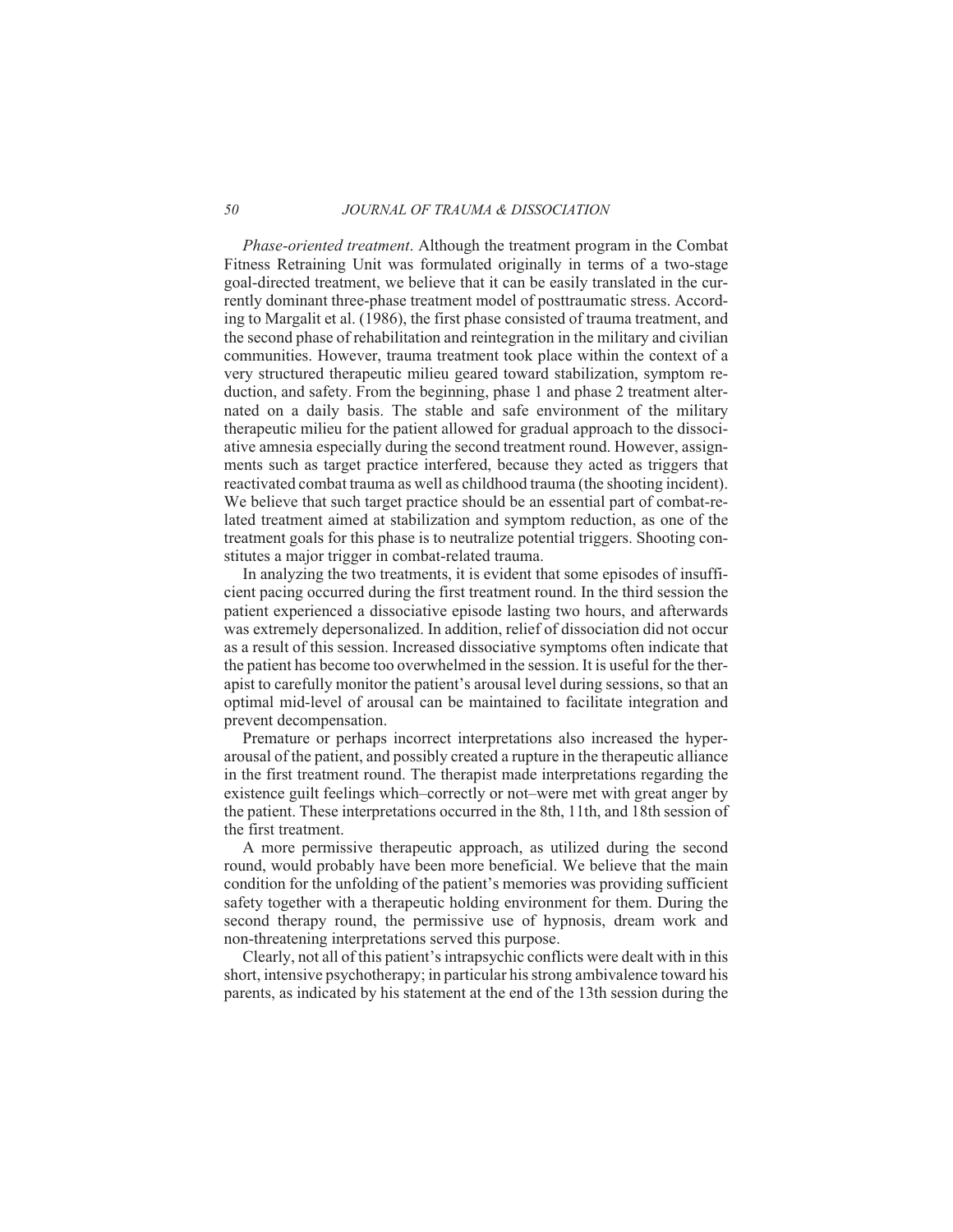second treatment round, that he could not have hurt his parents because he loved them too much (indicative of reaction-formation). The shooting incident at age ten may have involved displacement of aggression from his mother onto the cleaning woman. His mother was overprotective and symbiotic, and the patient as child had envied her deep love for his younger brother. His fantasy in combat was running over his mother and brother. The patient admired his father's power (e.g., as a police officer with a gun) and, at the same time was terrified of him and hated him. Thus, his vehement emotions about the headmaster's "torture," at age eight, may have evoked existing fear and hate of his father.

With all its limitations, the therapy still may be regarded as successful. We believe that, within the specific context of the Combat Fitness Retraining Unit and the positive therapeutic relationship, working through of most traumatic conflicts and corrective emotional experiences have been main factors in this patient's achievement of full recovery. Follow-up meetings seemed to suggest that the patient was able to move beyond the trauma, taking on new developmental tasks such as getting married, raising a family, and professional success.

*The importance of recognizing dissociative amnesia*. It is important to recognize dissociative amnesia in the absence of organic factors following trauma. The development of generalized amnesia in response to a traumatic experience denotes a severe peritraumatic dissociative reaction, and as such should be regarded as a major predictor of chronic posttraumatic stress. In this case, however, early intervention successfully interrupted the course toward chronicity. Such severe dissociation should also alert the clinician to the possible existence of previous traumas. This was the case with our patient, and our report seems to indicate that the resolution of not only the acute trauma but also of pre-existing traumatic memories may be necessary for full recovery to occur.

## REFERENCES

- American Psychiatric Association (1980). *Diagnostic and Statistical Manual of Mental Disorders* (3rd ed.). Washington, DC: Author.
- American Psychiatric Association (1994). *Diagnostic and Statistical Manual of Mental Disorders* (4th ed.). Washington, DC: Author.
- Bremner, J.D., Southwick, S., Brett, E., Fontana, A., Rosenheck, R., & Charney, D.S. (1992). Dissociation and posttraumatic stress disorder in Vietnam combat veterans. *American Journal of Psychiatry*, *149*, 328-332.
- Bremner, J.D., Steinberg, M., Southwick, S.M., Johnson, D.R., & Charney, D.S. (1993a). Use of the Structured Clinical Interview for DSM-IV dissociative disorders for systematic assessment of dissociative symptoms in posttraumatic stress disorder. *American Journal of Psychiatry*, *150*, 1011-1014.
- Bremner, J.D., Scott, T.M., Delaney, R.C., Southwick, S.M., Mason, J.W., Johnson, D.R., Innis, R.B., McCarthey, G., & Charney, D.S. (1993b). Deficits in short-term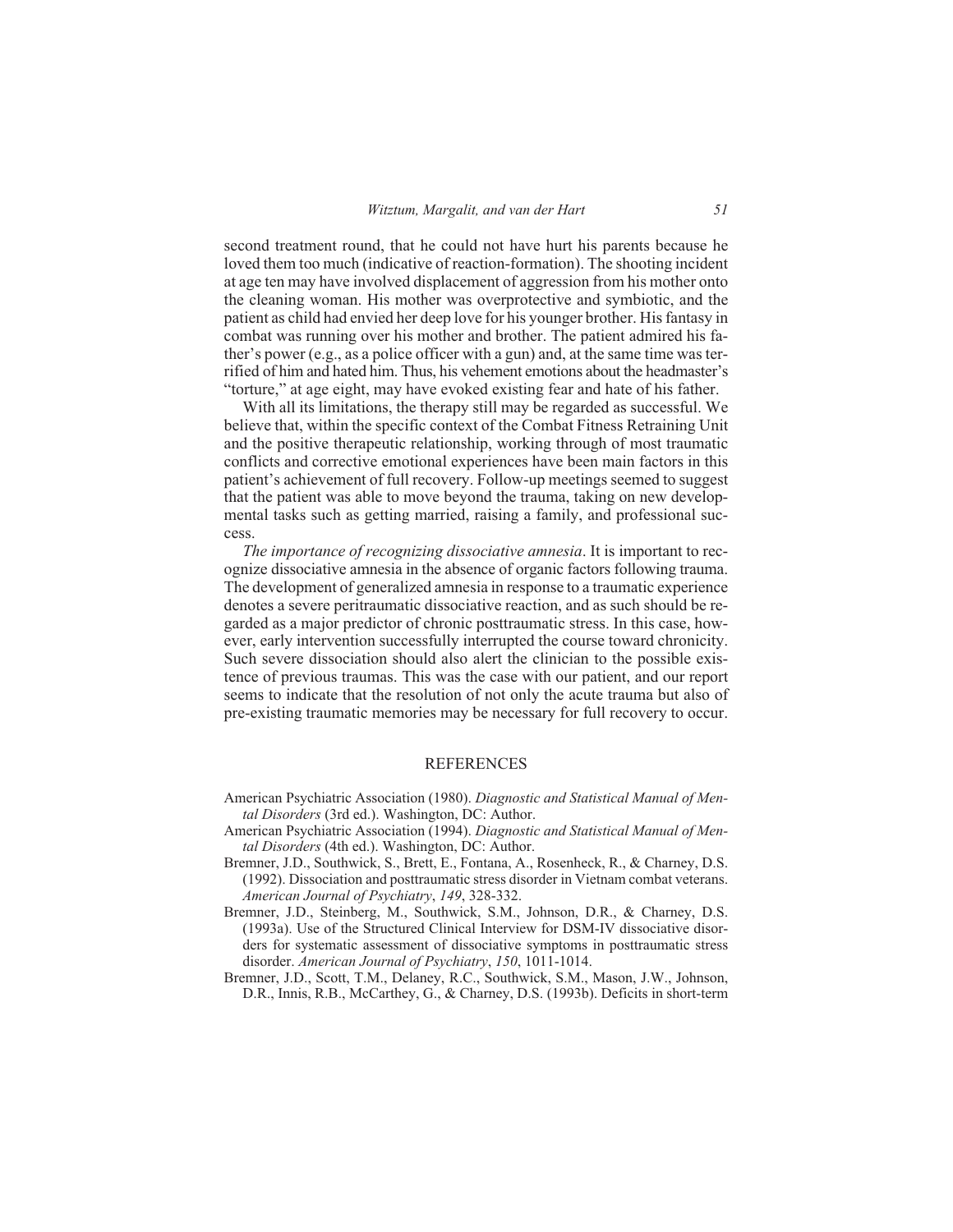memory in posttraumatic stress disorder. *American Journal of Psychiatry*, *150*, 1015-1019.

- Bremner, J.D., Southwick, S.M., Johnson, D.R., Yehuda, R., & Charney, D.S. (1993c). Childhood physical abuse and combat-related posttraumatic stress disorder in Vietnam veterans. *American Journal of Psychiatry*, *150*, 235-239.
- Brown, D., & Fromm, E. (1986). *Hypnotherapy and hypnoanalysis*. Hillsdale, NJ: Erlbaum Associates.
- Brown, D., Scheflin, A.W., & Hammond, D.C. (1998). *Memory, trauma treatment, and the law*. New York: Norton.
- Brown, W. (1919). Hypnosis, suggestion, and dissociation. *British Medical Journal*, *191*, 734-736.
- Cardeña, E., Madonado, J., Van der Hart, O., & Spiegel, D. (2000). Hypnosis. In E.B. Foa, T.M. Keane & M. Friedman (eds.), *Effective treatments for PTSD* (pp. 247-279). New York: Guilford.
- Cardeña, E., & Spiegel, D. (1996). Diagnostic issues, criteria and comorbidity of dissociative disorders. In L. Michelson & W.J. Ray (eds.), *Handbook of dissociation* (pp. 227-250). New York: Plenum.
- Courtois, C.A. (1999). *Recollections of sexual abuse: Treatment principles and guidelines*. New York: Norton.
- Culpin, M. (1931). *Recent advances in the study of the psychoneuroses*. Philadelphia: Blakiston.
- De Graaf, T.K., & Van der Molen, G.M. (1996). A Personal Sensitisation Factor (PSF) mediating between life events and post-traumatic psychiatric or psychosomatic disease in adult life. *European Journal of Psychiatry*, *10*, 137-148.
- Draijer, N., & Boon, S. (1993). Trauma, dissociation, and dissociative disorders. In S. Boon & N. Draijer (eds.), *Multiple personality disorder in the Netherlands* (pp. 177-193). Lisse, Netherlands: Swets & Zeitlinger.
- Elliott, D.M. (1997). Traumatic events: Prevalence and delayed recall in the general population. *Journal of Consulting and Clinical Psychology*, *65*, 811-820.
- Fisher, C. (1945). Amnestic states in war neuroses. *Psychoanalytic Quarterly*, *14*, 437-458.
- Grinker, R., & Spiegel, J.P. (1945). *Men under stress*. Philadelphia: Blakiston.
- Henderson, J.L., & Moore, M. (1944). The psychoneurosis of war. *New England Journal of Medicine*, *230*, 273-279.
- Hendin, H., Haas, A.P., Singer, P., Houghton, W., Schwartz, M.F., & Wallen, V. (1984). The reliving experience in Vietnam veterans with post-traumatic stress disorders. In W.E. Kelly (ed.), *Post-traumatic stress disorder and the war veteran patient* (pp. 72-84). New York: Brunner/Mazel.
- Herman, J.L. (1992). *Trauma and recovery*. New York: Basic Books.
- Janet, P. (1901). *The mental state of hystericals*. New York: Putnam.
- Janet, P. (1904). L'amnésie et la dissociation des souvenirs par l'émotion. *Journal de Psychologie*, *1*, 417-453.
- Janet, P. (1909). Problèmes psychologiques de l'émotion. *Revue Neurologique*, *17*, 1551-1687.
- Janet, P. (1928). *De l'angoisse à l'extase, Vol. 2: Les sentiments fondamentaux*. Paris: Félix Alcan.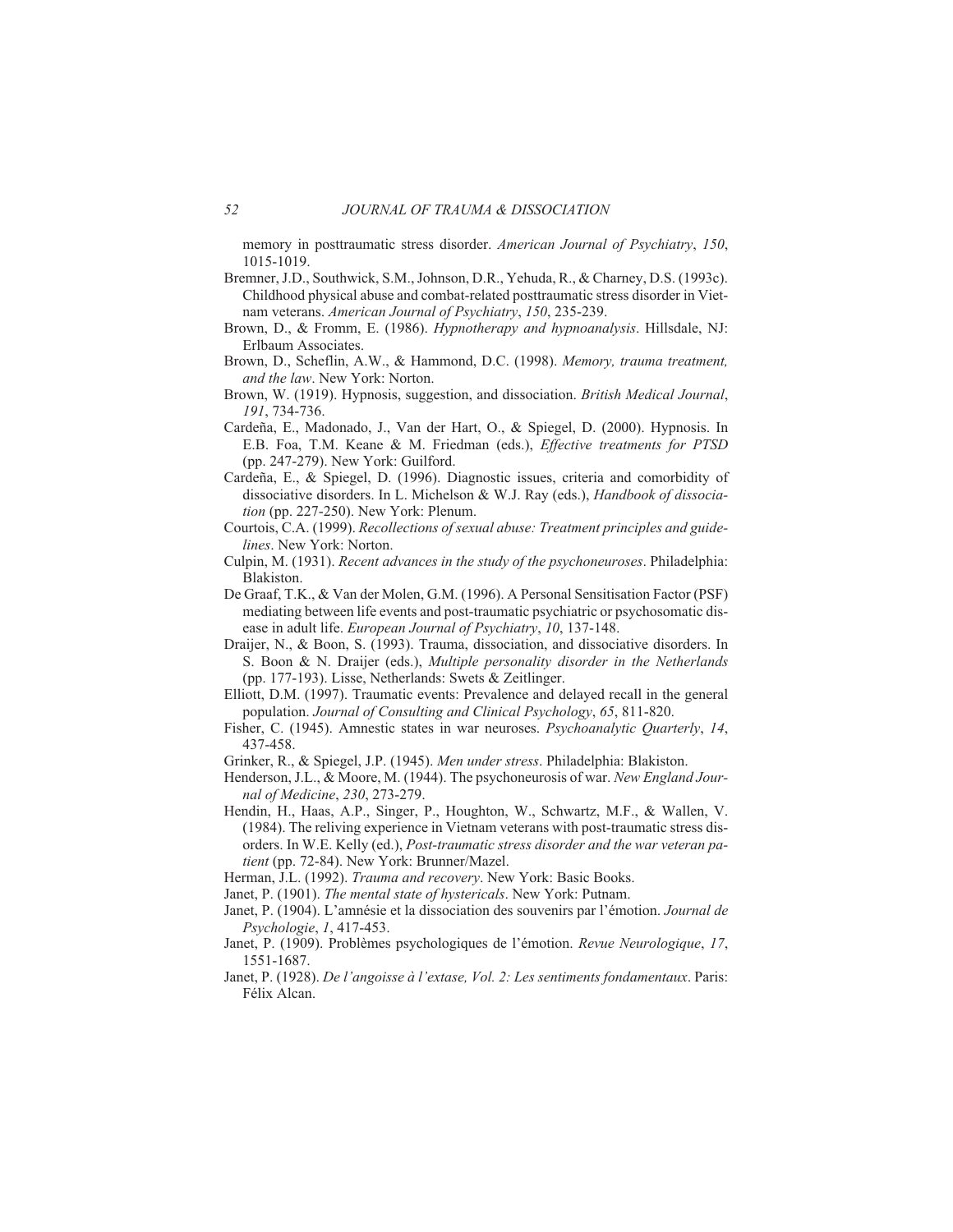- Kalman, G. (1977). On combat neurosis. *International Journal of Social Psychiatry*, *23*, 195-203.
- Karon, B.P., & Widener, A.J. (1997). Repressed memories and World War II: Lest we forget! *Professional Psychology: Research and Practice*, *28*, 338-340.
- Laub, D., & Auerhahn, N.C. (1993). Knowing and not knowing massive psychic trauma: Forms of traumatic memory. *International Journal of Psycho-Analysis*, *74*, 287-301.
- Loewenstein, R.J. (1991). Psychogenic amnesia and psychogenic fugue: A comprehensive review. In A.Tasman, & S. Goldfinger (eds.), *American Psychiatric Press annual review of psychiatry* (Vol. 10) (pp. 189-222). Washington, DC: American Psychiatric Press.
- Loewenstein, R.J. (1996). Dissociative amnesia and dissociative fugue. In L.K. Michelson & W.J. Ray (eds.), *Handbook of dissociation* (pp. 307-336). New York: Plenum.
- Margalit, H., Wozner, Y., Nardi, C., Segal, R., Goren, Y., & Triest, Y. (1986). The Combat Fitness Retraining Unit. In N.A. Milgram (ed.), *Stress and coping in time of war* (pp. 129-135). New York: Brunner/Mazel.
- Margalit, H., Segal, R., & Goren, Y. (1986). Individual psychotherapy. In N.A. Milgram (ed.), *Stress and coping in time of war* (pp. 155-167). New York: Brunner/Mazel.
- Markowitsch, H.J., Fink, G.R., Thöne, A., Kessler, J., Hess, W.-D. (1997). A PET study of persistent psychogenic amnesia covering the whole life span. *Cognitive Neuropsychiatry*, *2*, 135-158.
- Marshall, R.D., Spitzer, R., & Liebowitz, M.R. (1999). Review and critique of the new DSM-IV diagnosis of acute stress disorder. *American Journal of Psychiatry*, *156*, 1677-1685.
- McCurdy, J.T. (1918). *War neuroses*. Cambridge: Cambridge University Press.
- McDougall, W. (1926). *An outline of abnormal psychology*. London: Methuen.
- Myers, C.S. (1940). *Shell shock in France 1914-18*. Cambridge: Cambridge University Press.
- Nijenhuis, E.R.S. (2000). Somatoform dissociation: Major symptoms of dissociative disorders. *Journal of Trauma & Dissociation*, *1* (4), 7-29.
- Nijenhuis, E.R.S., Spinhoven, P., Vanderlinden, J., Van Dyck, R., & Van der Hart, O. (1998a). Somatoform dissociative symptoms as related to animal defensive reactions to predatpory imminence and injury. *Journal of Abnormal Psychology*, *107*, 63-73.
- Nijenhuis, E.R.S., Spinhoven, P., Van Dyck, R., Van der Hart, O., & Vanderlinden, J. (1998b). Degree of somatoform and psychological dissociation in dissociative disorder is correlated with reported trauma. *Journal of Traumatic Stress*, *11*, 711-730.
- Nijenhuis, E.R.S., & Van der Hart, O. (1999). Forgetting and reexperiencing trauma: From anesthesia to pain. In J.M. Goodwin & R. Attias (eds.), *Splintered reflections: Images of the body in trauma* (pp. 39-65). New York: Basic Books.
- Panksepp, J. (1998). *Affective neuroscience: The foundations of human and animal emotions*. New York: Oxford University Press.
- Putnam, F.W. (1997). *Dissociation in children and adolescents*. New York: Guilford.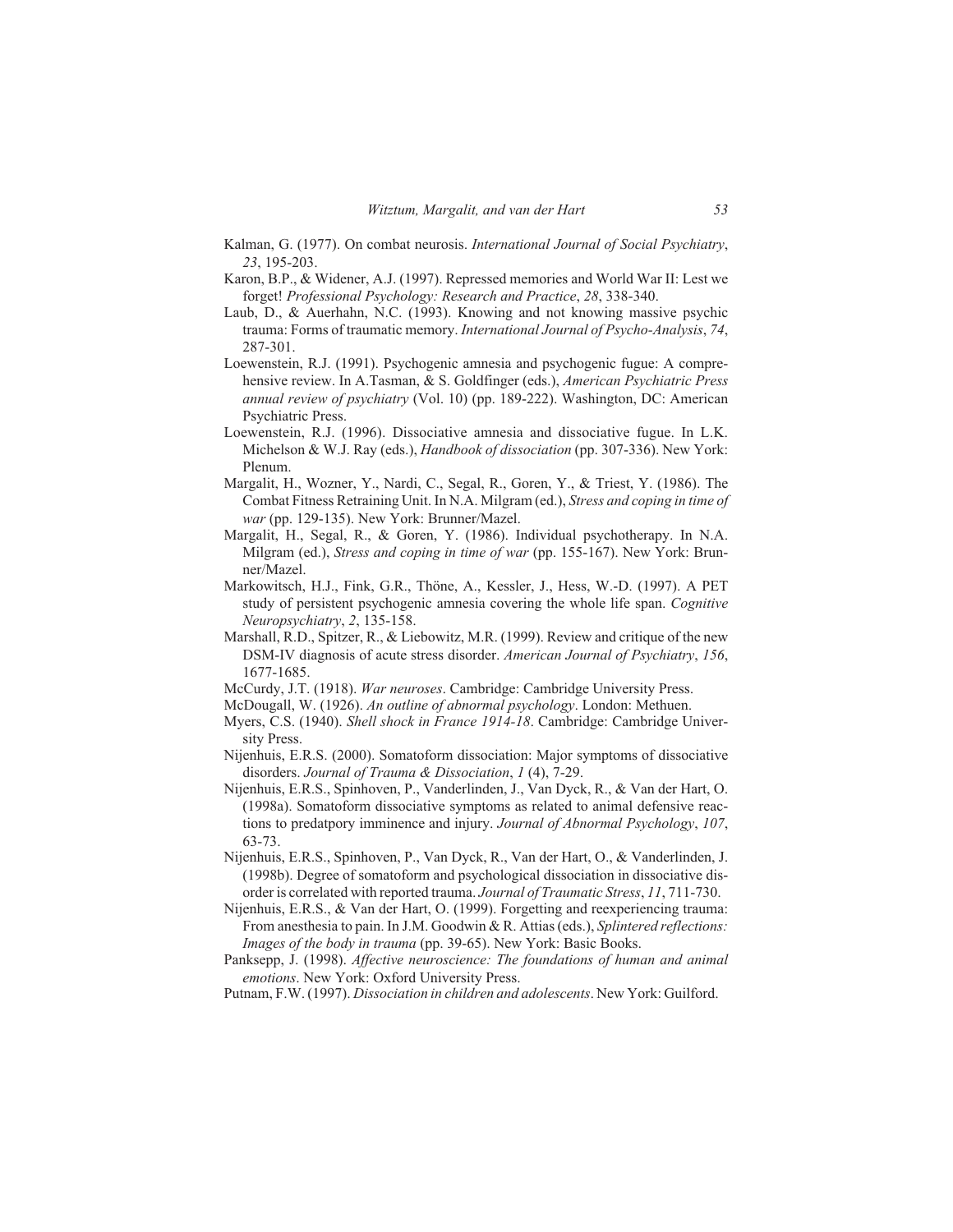- Rivers, W.H. (1920). *Instinct and the unconscious*. Cambridge: Cambridge University Press.
- Rows, R.G. (1916). Mental conditions following strain and nerve shock. *British Medical Journal*, *i*, 441-443.
- Sargent, W., & Slater, E. (1941). Amnestic syndromes in war. *Proceedings of the Royal Society of Medicine*, *34*, 757-764.
- Shephard, B. (2000). *A war of nerves: Soldiers and psychiatrists 1914-1994*. London: Jonathan Cape.
- Siegel, D. J. (1999). *The developing mind: Toward a neurobiology of interpersonal experience*. New York: Guilford.
- Silver, S.M., & Kelly, W.E. (1985). Hypnotherapy of post-traumatic stress disorder in combat veterans from WW II and Vietnam. In W.E. Kelly (ed.), *Post-traumatic stress disorder and the war veteran patient* (pp. 211-233). New York: Brunner/Mazel.
- Spiegel, D. (1981). Vietnam grief work using hypnosis*. American Journal of Clinical Hypnosis*, *24*, 33-40.
- Torrie, A. (1944). Psychosomatic casualties in the Middle East. *The Lancet*, *29*, 139-143.
- Tulving, E. (1983). *Elements of episodic memory*. Oxford: Oxford University Press.
- Van der Hart, O., Brown, P., & Graafland, M. (1999). Trauma-induced dissociative amnesia in World War I combat soldiers. *Australian and New Zealand Journal of Psychiatry*, *33*, 37-46.
- Van der Hart, O., Brown, P., & Van der Kolk, B.A. (1989). Pierre Janet's treatment of post-traumatic stress. *Journal of Traumatic Stress*, *2*, 379-395.
- Van der Hart, O., & Nijenhuis, E.R.S. (in press). Generalized dissociative amnesia: Episodic, semantic, and procedural memories lost and found. *Australian and New Zealand Journal of Psychiatry*.
- Van der Hart, O., Steele, K., Boon, S., & Brown, P. (1993b). The treatment of traumatic memory: Synthesis, realization, integration. *Dissociation*, *6*, 162-180. (b)
- Van der Hart, O., Van der Kolk, B.A., & Boon S. (1998). The treatment of dissociative disorders. In J.D. Bremner & C.R. Marmar (Eds), *Trauma, memory, and dissociation* (pp. 253-283). Washington, DC: American Psychiatric Press.
- Van der Hart, O., Van Dijke, A., Van Son, M., & Steele, K. (2000). Somatoform dissociation in traumatized World War I combat soldiers: A neglected clinical heritage. *Journal of Traumatic Stress*, *1* (4), 33-66.
- Van der Hart, O., Witztum, E., & Friedman, B. (1993a). From hysterical psychosis to reactive dissociative psychosis. *Journal of Traumatic Stress*, *6*, 43-64. (a)
- Van der Kolk, B.A., & Van der Hart, O. (1989). Pierre Janet and the breakdown of adaptation in psychological trauma. *American Journal of Psychiatry*, *146*, 1530-1540.
- Van der Kolk, B.A., & Van der Hart, O. (1991). The intrusive past: The flexibility of memory and the engraving of trauma. *American Imago*, *48*, 425-454.
- Van der Kolk, B.A., McFarlane, A.C., & Van der Hart, O. (1996). A general approach to treatment of posttraumatic stress disorder. In B.A. van der Kolk, A.C. McFarlane, & L. Weisaeth (eds.), *Traumatic stress* (pp. 417-440). New York: Guilford.